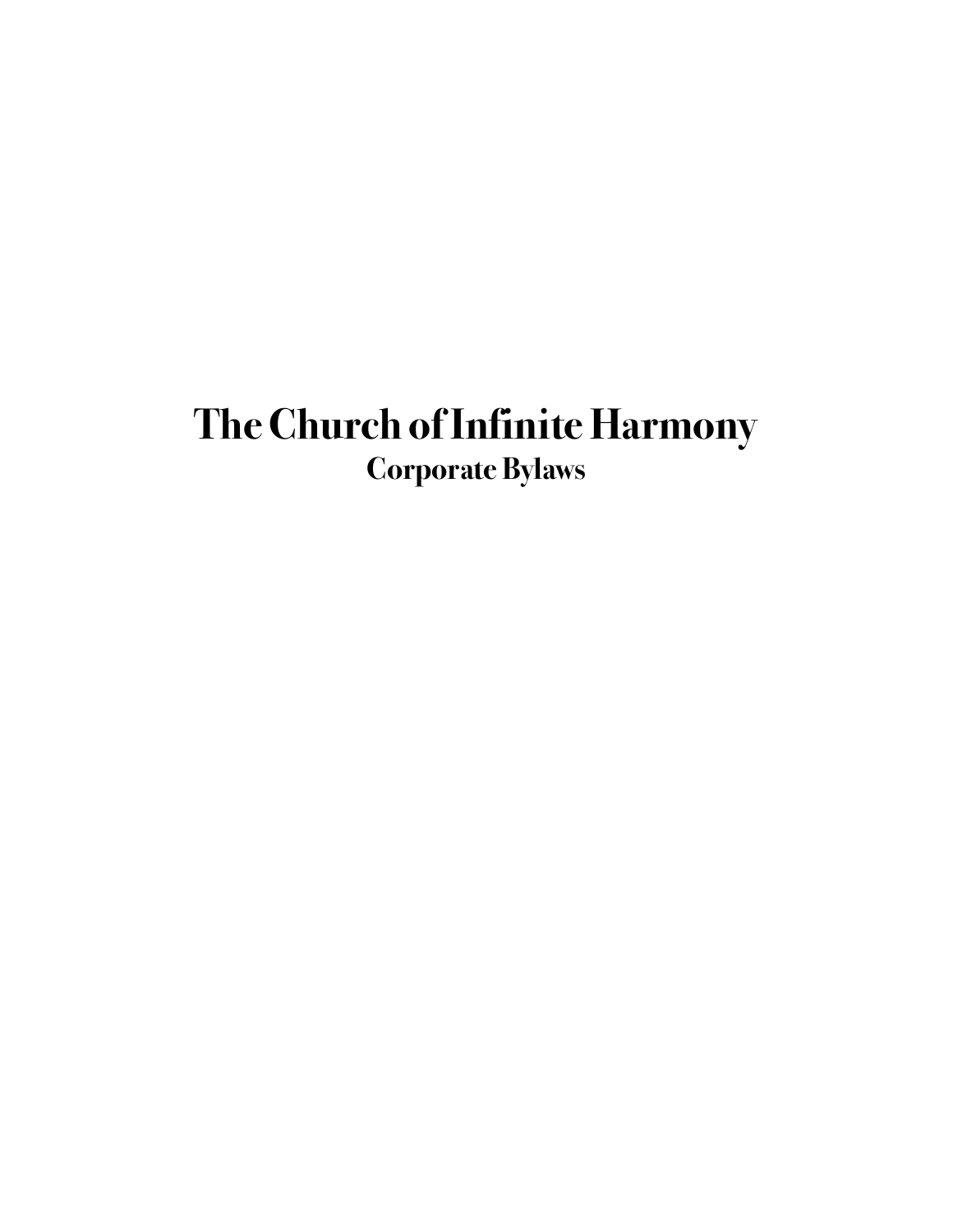| The Church of Infinite Harmony                             | 1              |
|------------------------------------------------------------|----------------|
| <b>Corporate Bylaws</b>                                    | 1              |
| <b>PREAMBLE</b>                                            | 5              |
| <b>Article 1: Name and Incorporation</b>                   | 6              |
| A. Name of the Corporation                                 | 6              |
| <b>B.</b> Church Location                                  | 6              |
| C. Organization Purpose                                    | 6              |
| D. Term                                                    | $\overline{7}$ |
| <b>Article 2: Statement of Harmonic Principles</b>         | 8              |
| 1. The Harmonic Principle of the Infinite Mystery          | 8              |
| 2. The Harmonic Principle of Coherence                     | 8              |
| 3. The Harmonic Principle of Co-Emergence                  | 8              |
| 4. The Harmonic Principle of Sanctity                      | 9              |
| 5. The Harmonic Principle of Stewardship                   | 9              |
| 6. The Harmonic Principle of Presence                      | 9              |
| 7. The Harmonic Principle of Change                        | 9              |
| 8. The Harmonic Principle of Polarity                      | 10             |
| 9. The Harmonic Principle of Sovereignty                   | 10             |
| <b>Article 3 : Members</b>                                 | 12             |
| A. Definition                                              | 12             |
| <b>B. Reception Of Members</b>                             | 12             |
| C. Application                                             | 12             |
| D. Review of Membership                                    | 12             |
| E. Privileges of Membership                                | 13             |
| F. Termination of Membership                               | 13             |
| G. Member Meetings                                         | 14             |
| H. Mutual Interest.                                        | 14             |
| I. Policy and Procedures                                   | 14             |
| J. Privacy                                                 | 15             |
| <b>Article 4: Church Governance and Corporate Officers</b> | 16             |
| A. Chairman of the Corporation                             | 16             |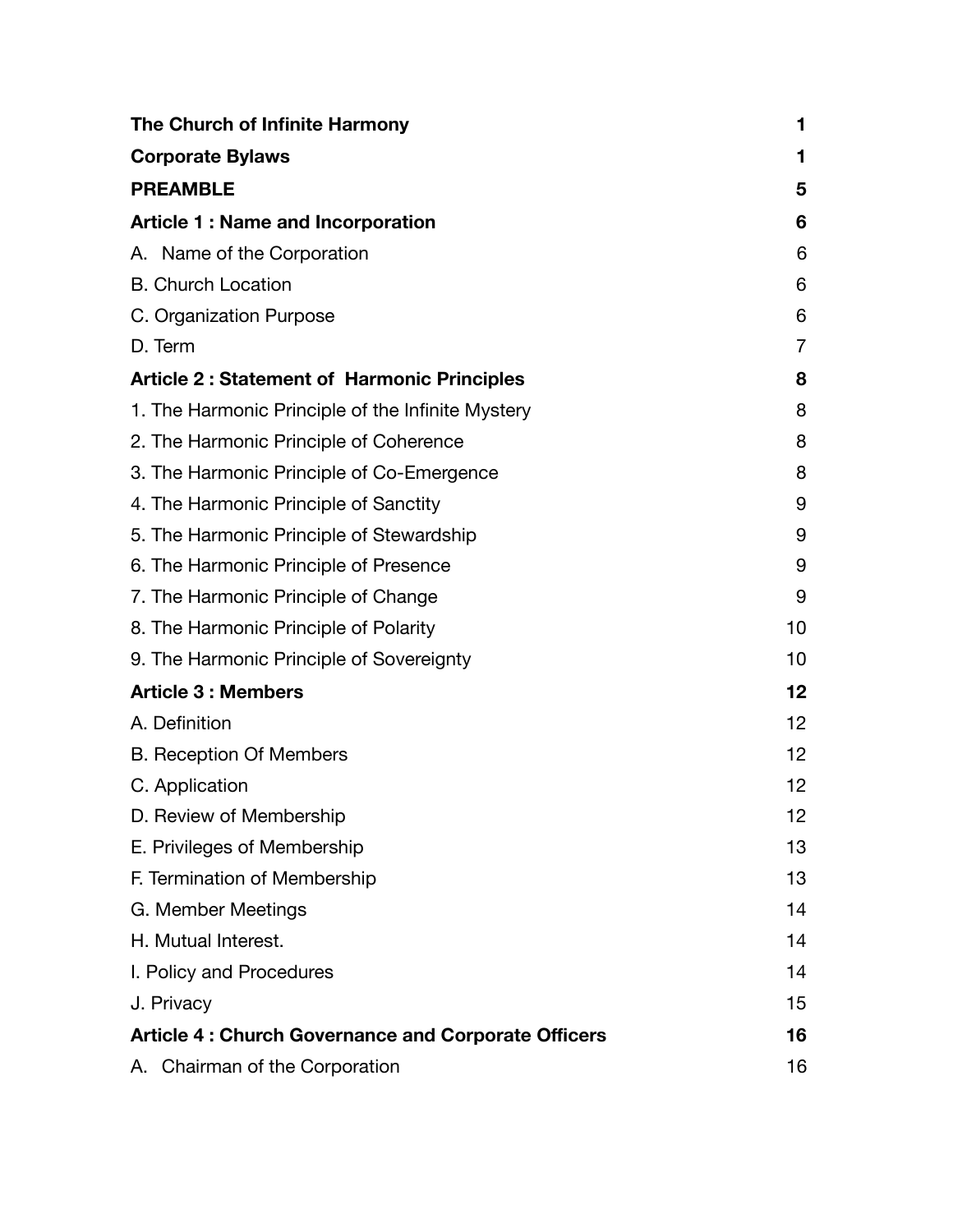| B. Installation of New Senior Land Steward when Departing Senior Land Steward<br>is in Good Standing     | 17 |
|----------------------------------------------------------------------------------------------------------|----|
| C. Installation of New Senior Land Steward when Departing Senior Land Steward<br>is not in Good Standing | 18 |
| D. The CEO of the Corporation                                                                            | 19 |
| E. Secretary of the Corporation                                                                          | 20 |
| F. Treasurer of the Corporation                                                                          | 20 |
| <b>Article 5: Elders</b>                                                                                 | 21 |
| A. General Powers and Functions                                                                          | 21 |
| <b>B. Number of Members</b>                                                                              | 21 |
| C. Meetings of Elders                                                                                    | 21 |
| D. Requirements for Elders                                                                               | 25 |
| E. Appointment                                                                                           | 26 |
| F. Term                                                                                                  | 26 |
| Article 6: Land Stewardship Ordination and Licensing                                                     | 28 |
| A. Role of the Elders                                                                                    | 28 |
| <b>B.</b> Application                                                                                    | 28 |
| C. Ability to Limit Stewardship                                                                          | 28 |
| D. Stewardship Training                                                                                  | 28 |
| E. Duties of Land Stewards                                                                               | 29 |
| <b>Article 7: Elder Meetings</b>                                                                         | 31 |
| A. Annual Meeting                                                                                        | 31 |
| <b>B.</b> Decision Making                                                                                | 31 |
| C. Conflict of Interest Policy                                                                           | 32 |
| <b>Article 8: Church Oversight</b>                                                                       | 34 |
| A. Disciplining Church Members.                                                                          | 34 |
| B. Disciplining the Senior Land Steward/Chairman.                                                        | 34 |
| <b>Article 9: Business Practices</b>                                                                     | 36 |
| A. Fiscal Year                                                                                           | 36 |
| <b>B.</b> Contracts                                                                                      | 36 |
| C. Checks, Drafts, or Orders.                                                                            | 36 |
| D. Deposits                                                                                              | 36 |
| E. Gifts                                                                                                 | 37 |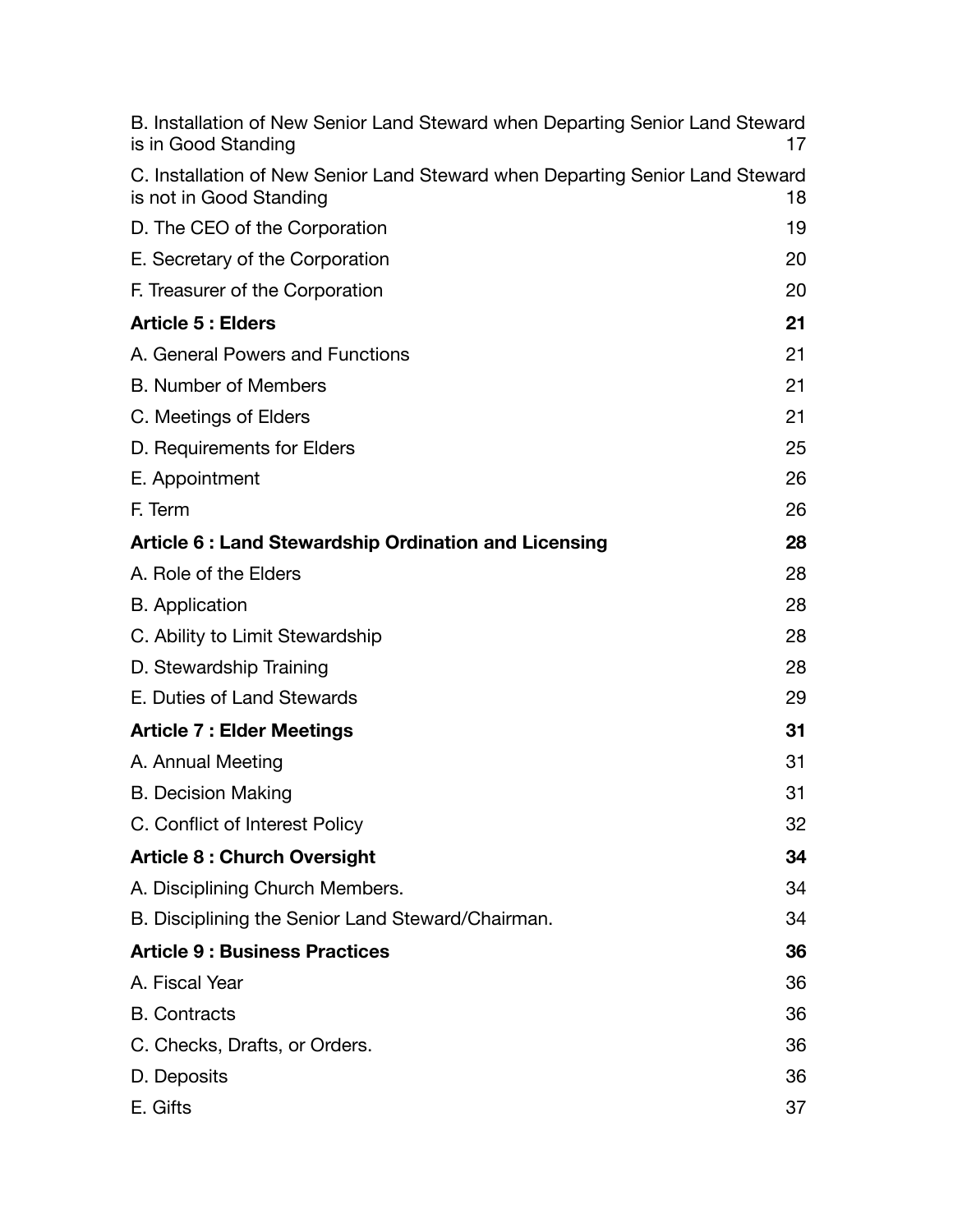| F. Books and Records                                     | 37 |
|----------------------------------------------------------|----|
| <b>Article 10: Property</b>                              | 38 |
| <b>Article 11: Limitation of Liability and Indemnity</b> | 39 |
| A. Limitations Of Liability                              | 39 |
| B. Indemnity                                             | 39 |
| C. Right Cumulative                                      | 40 |
| D. Insurance                                             | 41 |
| <b>Article 12: Amendments</b>                            | 42 |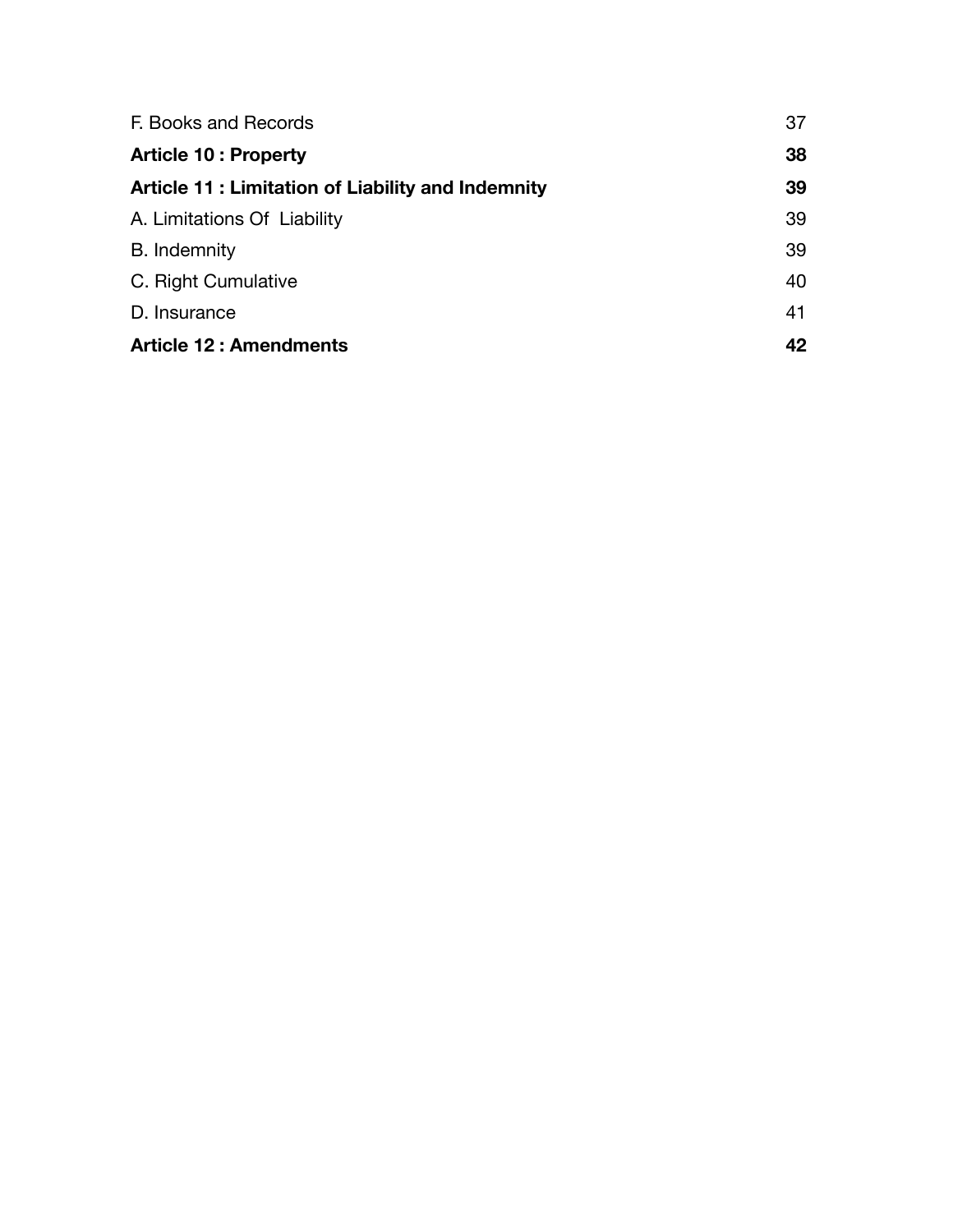## <span id="page-4-0"></span>**PREAMBLE**

The members of this church accepts the stewardship of Planet Earth and all life contained within. The Church of Harmony recognizes all faiths who accept the sanctity of Planet Earth and all its inhabitants, and provides Sanctuary for all lifeforms regardless of species, race, ethnicities or sexuality in the pursuit of Harmony.

The Bylaws are intended to apply esoteric concepts to the establishment of the structure and function of this church body. These Bylaws establish Church of Infinite Harmony's interpretation of these esoteric concepts. The Church of Infinite Harmony does not recognize any one viewpoint as absolute, but recognizes many esoteric traditions as interpretations of the Infinite Mystery. Esoteric Schools including, but not limited to, the Hermetics, Tantrics, Taoists, Physicists and Sufis are all guilds of a greater doctrine that encompasses the Church of Infinite Harmony.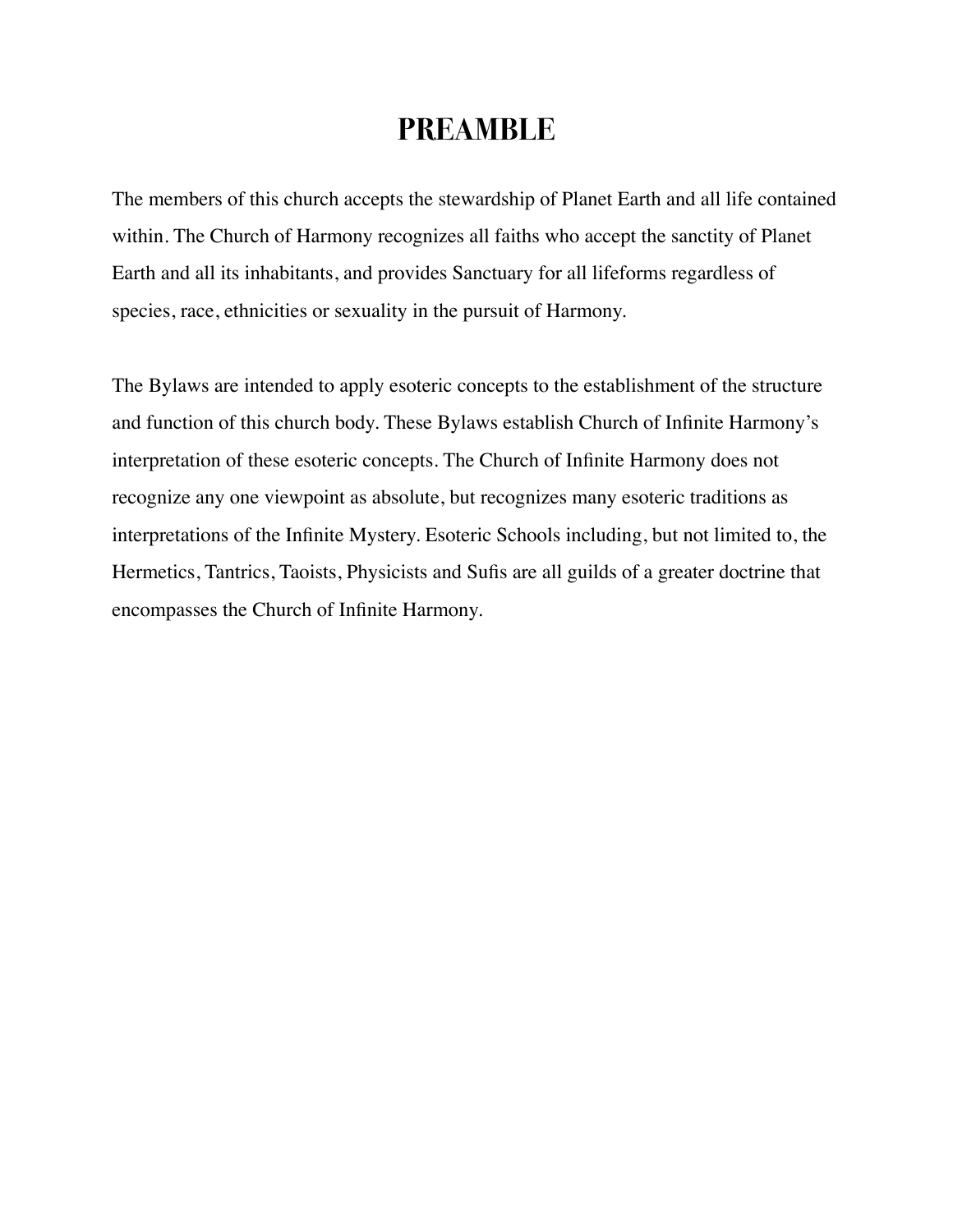## <span id="page-5-0"></span>**Article 1 : Name and Incorporation**

## <span id="page-5-1"></span>**A. Name of the Corporation**

This congregation shall be known as Church of Infinite Harmony, incorporated under the laws of the State of California.

## <span id="page-5-2"></span>**B. Church Location**

Mailing address is: Church of Infinite Harmony 1521 Jewel Valley Rd. Boulevard, CA 91905

## <span id="page-5-3"></span>**C. Organization Purpose**

Church of Infinite Harmony, Inc. shall be organized and operated exclusively for religious purposes within the meaning of Section  $501(c)(3)$  of the Internal Revenue Code of 1986, or the corresponding provision of any future United States Internal Revenue law in order to:

1. Practice the Church's Principles.

2. Conduct regular religious prayer services through various forms of congregation.

3. Spread Harmony by ministering to all through gatherings, internet, videos, and other forms of mass media.

4. Conduct a local and international church by the direction of Harmonic Principles to all life forms.

5. Maintain local church and missionary facilities on grounds recognized as sanctuaries.

6. License and ordain qualified individuals including graduates of Stewardship Training.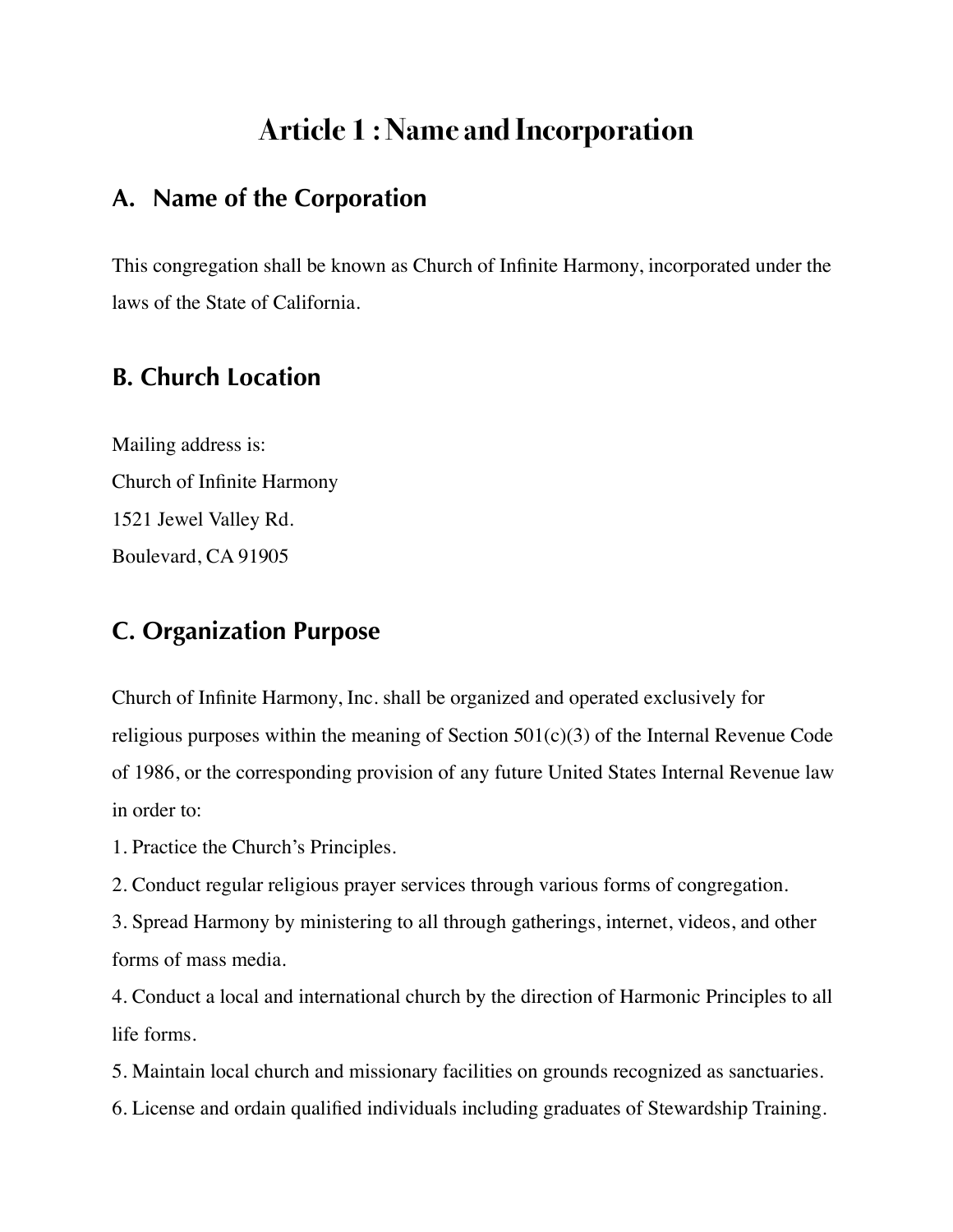7. To have the right to own, hold in trust, use, possess, sell, convey, mortgage, lease or dispose of such property, real or chattel, as may be needed for the prosecution of its work. 8. The Church of Infinite Harmony is not organized, nor shall it operate, for pecuniary gain or profit, and it does not contemplate the distribution of gains, profits, or dividends to its members and is organized solely for non-profit purposes. The property, assets, profits and net income of this church are irrevocably dedicated to charitable, educational, and religious purposes and no part of the profits or net income of this church shall ever inure to the benefit of any individual. On the dissolution of this church, its assets remaining after payment, or provision or payment of all debts and liabilities of this church shall be distributed to a non profit fund, foundation, or corporation that is organized and operated for charitable, educational, ecclesiastical, or religious purposes and that has established its tax exempt status under Section  $501(c)(3)$  of the Internal Revenue Code of 1986.

#### <span id="page-6-0"></span>**D. Term**

The term in which the corporation is to exist is perpetual.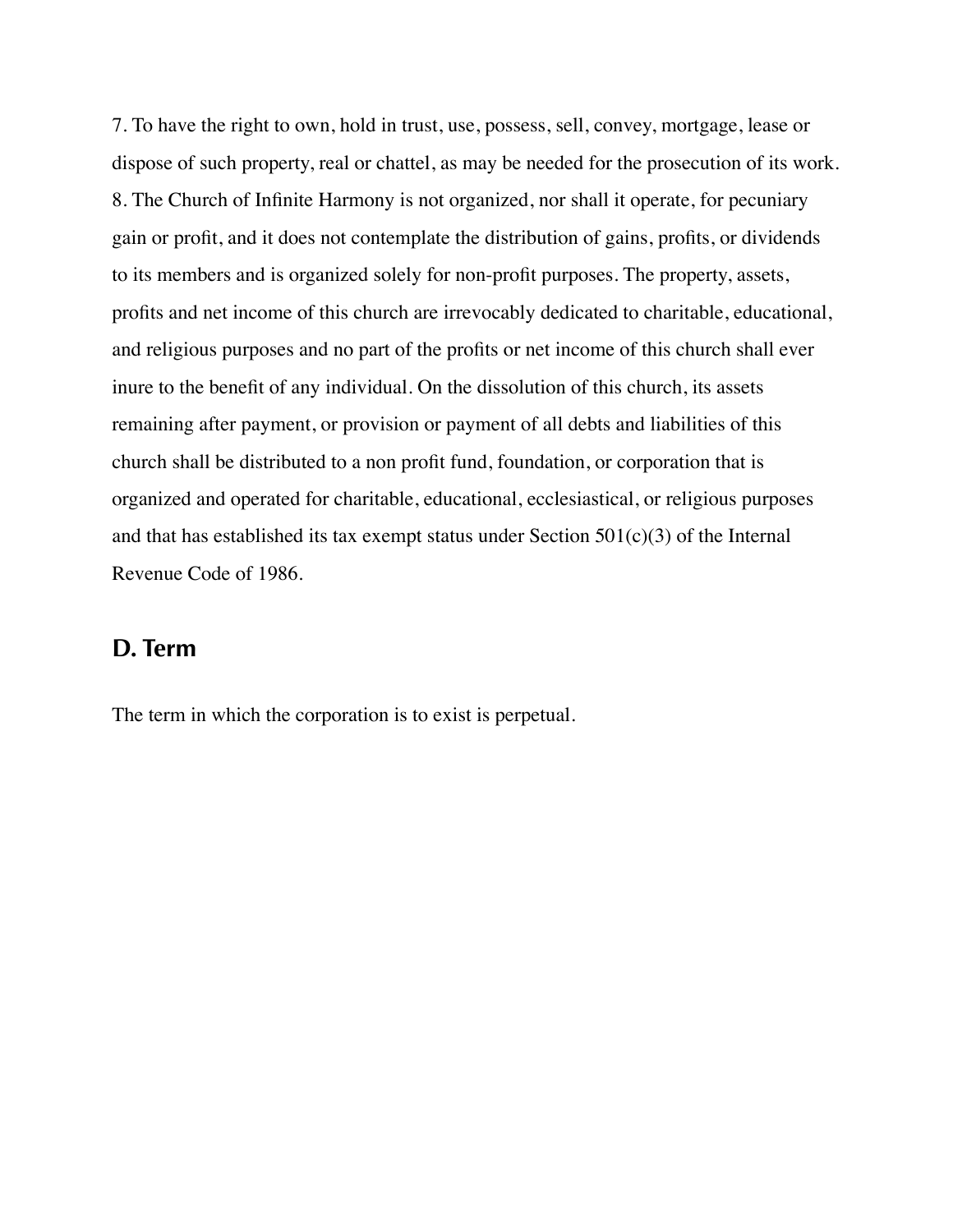## <span id="page-7-0"></span>**Article 2 : Statement of Harmonic Principles**

## <span id="page-7-1"></span>**1. The Harmonic Principle of the Infinite Mystery**

The Church of Infinite Harmony recognizes the origins of life, Earth, and spiritual knowledge as The Infinite Mystery whose true nature can not be understood by humankind, but only felt; not defined, but only contemplated. The Infinite mystery is a paradox we attempt to decipher with our minds, only to leave our minds at the door to infinity. It is the desire to know ourselves through an infinite portal of learning, growing and becoming.

### <span id="page-7-2"></span>**2. The Harmonic Principle of Coherence**

The Church of Infinite Harmony recognizes the universe as one coherent body, and that all forms and atomic structures seen and unseen have the sovereign right of existence in this universe. These forms are not separate from each other, nor hold any hierarchy over each other, but are merely in varying states of vibration, rhythm and polarity. Harmony is the willful acceptance of this without the desire to destroy, defeat, silence or war with any other existing principle, person or entity in the universe.

The Harmonic Principle of Coherence manifest is Gaia, the self-organizing being also known as Planet Earth.

## <span id="page-7-3"></span>**3. The Harmonic Principle of Co-Emergence**

The Church of Infinite Harmony recognizes the living body of Universe as a Self Organizing entity capable of transmuting itself within the (self realized) container that is existence. The self-organizing properties of the Universe are immanent, non-linear and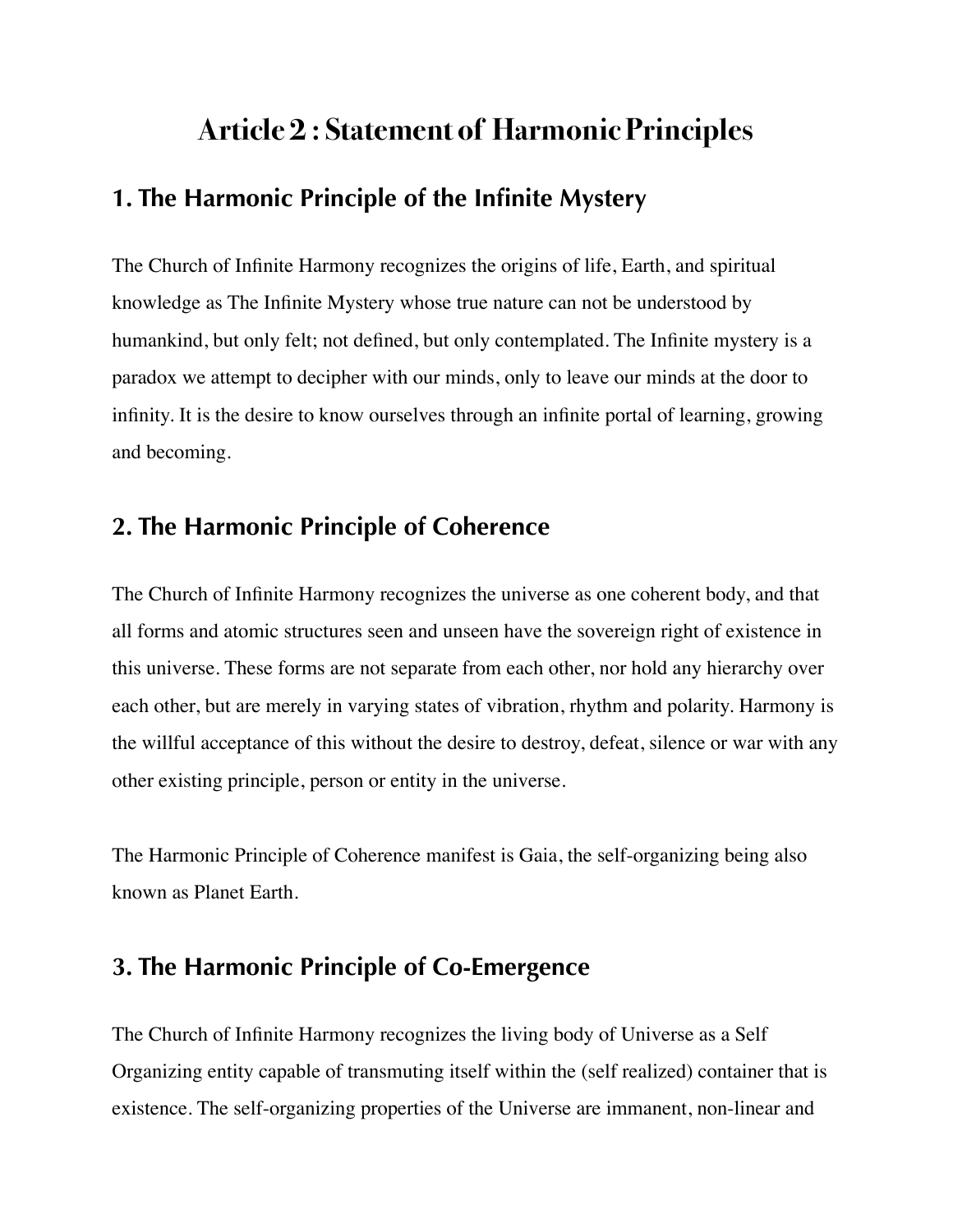are a co-emergence of each individual organism. Humans are an emergent property of a self organized Gaia, or Earth, which is itself an emergent property of a self-organized Universe expanding toward deeper complexity, potentiality and consciousness.

### <span id="page-8-0"></span>**4. The Harmonic Principle of Sanctity**

The Church of Infinite Harmony recognizes the living body of the Universe as sacred, and living body of Gaia as a Sanctuary. The Church of infinite Harmony swears to protect the sanctity of Gaia through the preservation of all biodiversity, habitat and natural resources. The Stewards of Gaia practice this by establishing Sanctuaries and practicing the Principles within these Sanctuaries.

### <span id="page-8-1"></span>**5. The Harmonic Principle of Stewardship**

The Church of Infinite Harmony recognizes the Stewardship of Gaia as a sacred practice. The ordination and education of Land Stewards is the primary method of worship, and the act of Stewardship is the practice and realization of the Harmonic Principles.

## <span id="page-8-2"></span>**6. The Harmonic Principle of Presence**

Presence is the perpetual state of existence. The Infinite Mystery can only be felt through the Harmonic Principle of Presence; the infinite gateway toward a greater coherence with all emergent properties of Gaia and the Universe.

## <span id="page-8-3"></span>**7. The Harmonic Principle of Change**

The universe is not static. It is in a perpetual state of atomic change, which is the very basis of the continuity of life. Our choices create change. The being that cannot change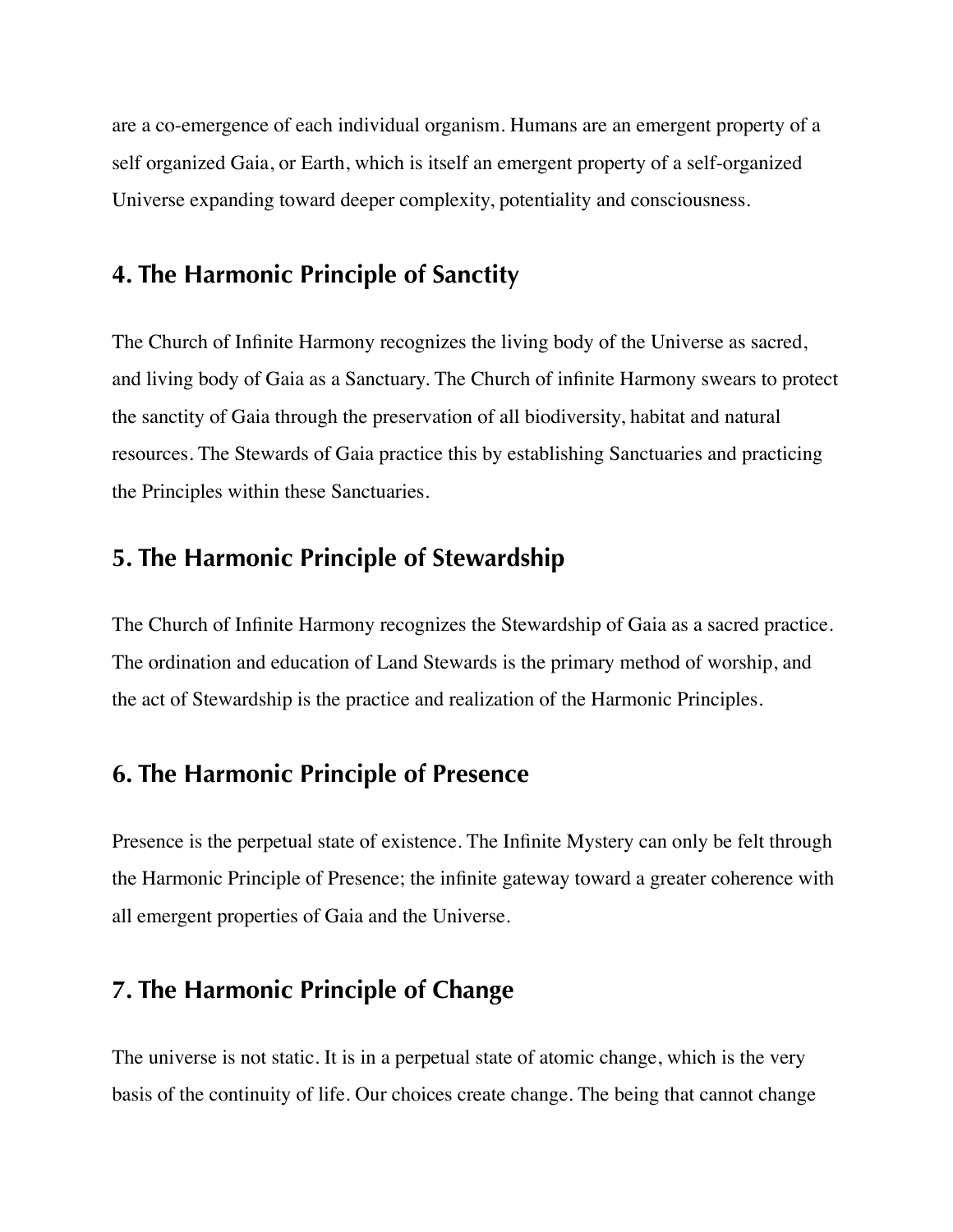will suffer. Our liberation from suffering is dependent on our adaptability and our choice. We utilize the Harmonic Principle of Change to shift our thoughts, to rhythmically shift them from one feeling to another, one perception to another. We practice the Hermetic Principles of Vibration, Polarity and Rhythm to maintain an infinite mind state toward Harmony.

"Square without corners, vessel without walls, soundless tone, formless image—that is the shape of the Tao. Accept, allow, adapt, flex, bend, change—that is the method of the Tao. Create, complete, fulfill, reverse, return, renew—that is the movement of the Tao.*" - Tao Te Ching*

### <span id="page-9-0"></span>**8. The Harmonic Principle of Polarity**

Harmony can only be understood through disharmony, which manifests on the polarities as peril, danger, or discord. The disharmonic vibrations of our existence accentuate the innate human desire toward Harmony. One cannot be experienced without the other. The nature of the experienced universe is rooted in polarity.

### <span id="page-9-1"></span>**9. The Harmonic Principle of Sovereignty**

All beings are sovereign. Sovereignty is the natural state of being. Free-will is both a divine right and a responsibility, which requires the practice of the Harmonic Principles to avoid perturbations in the self-organizing Gaian field.

The Church recognizes its own right to sovereignty and strives for its own Harmonic existence without infringing on the right of another person or idea to exist; a state of expansion that encompasses all viewpoints. The Church recognizes that organizations and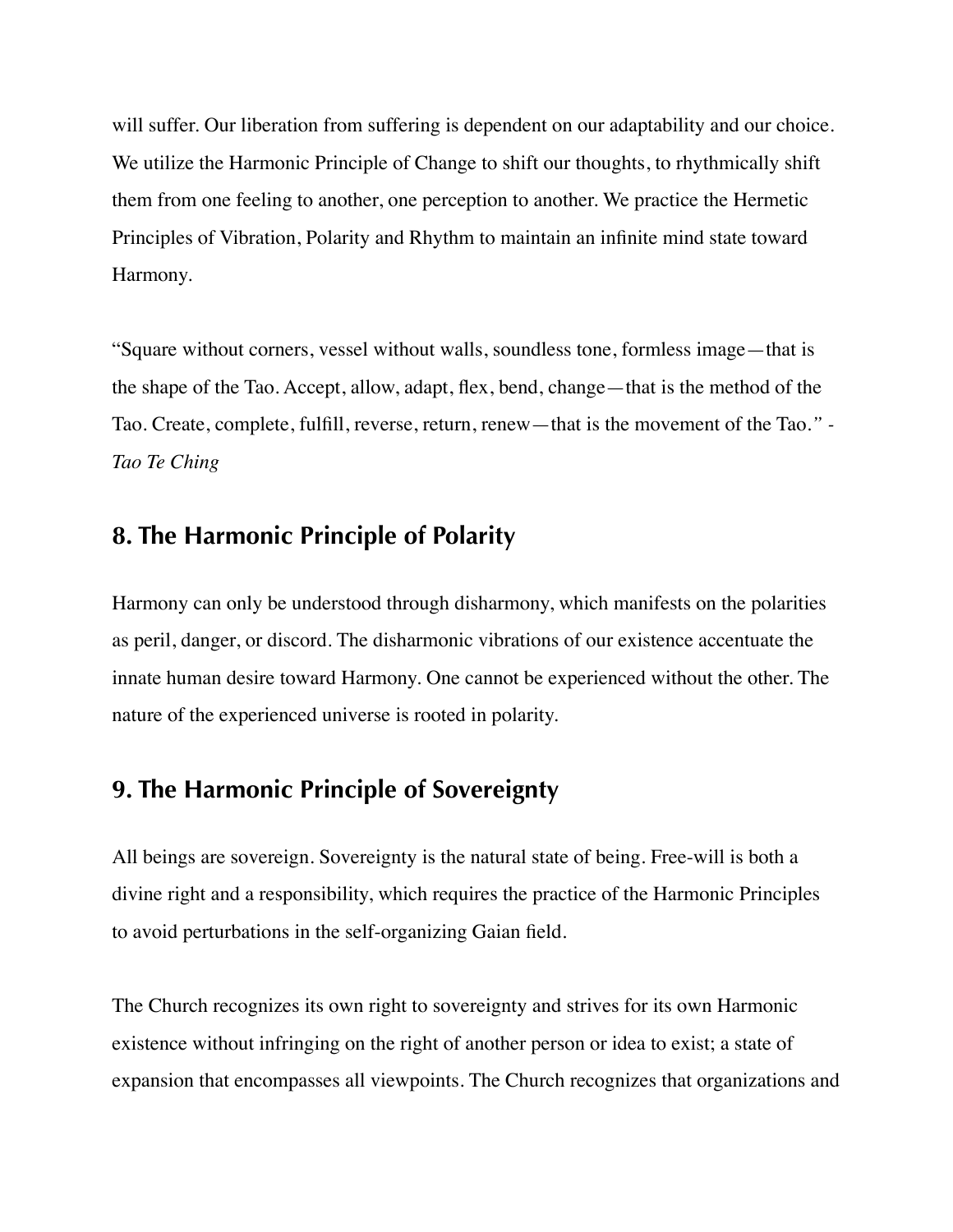entities that do not practice the Harmonic Principle of Coherence may unlawfully infringe upon the Sovereignty of the Church and other Emergent properties of Gaian consciousness, and will in appropriate cases, enact due diligence to maintain it's sovereignty.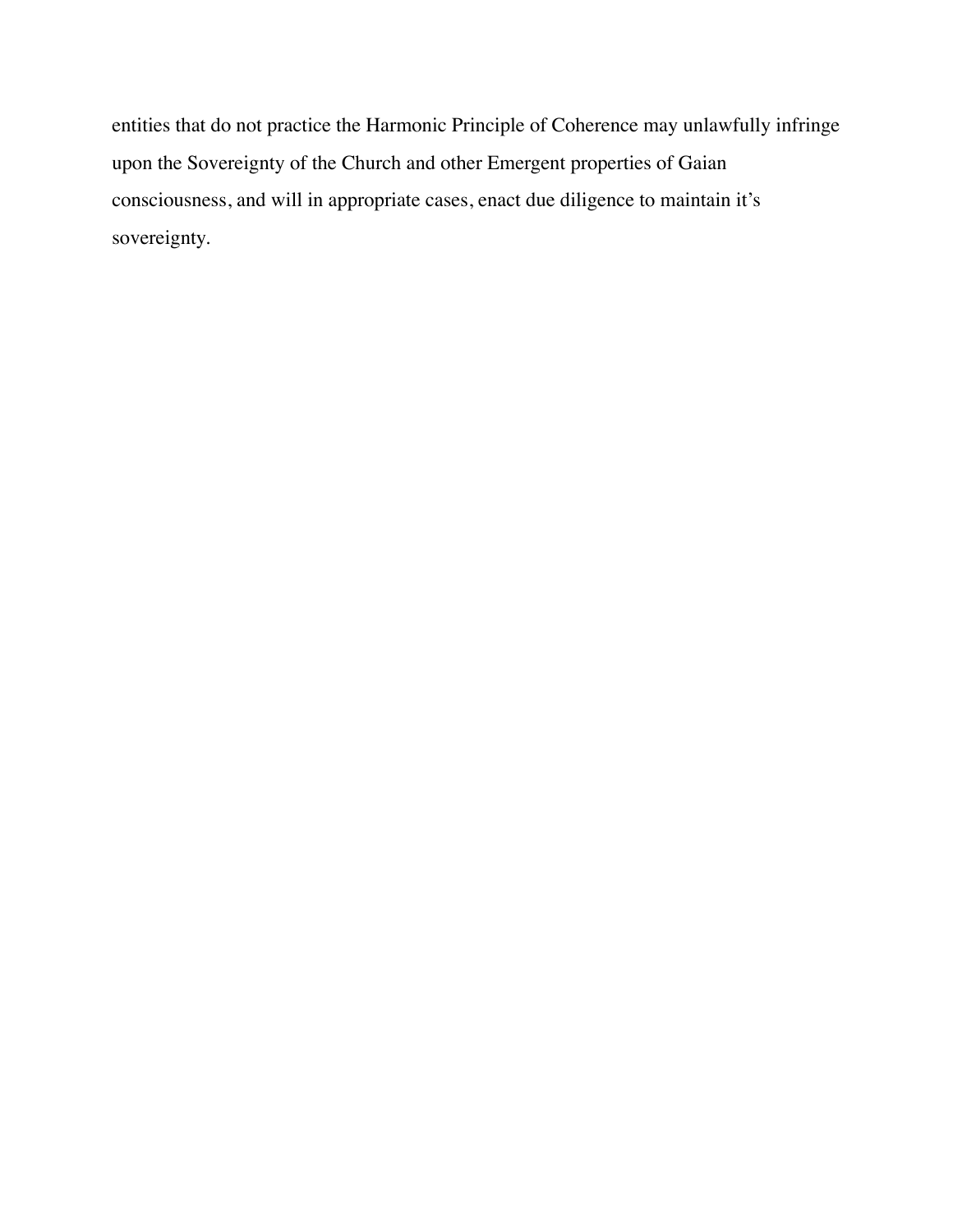## <span id="page-11-0"></span>**Article 3 : Members**

## <span id="page-11-1"></span>**A. Definition**

The members of The Church of Infinite Harmony are those who have recognized that stewarding the Land and facilitating the Harmonic Healing of all inhabitants is their life's purpose. They have accepted the responsibilities of commitment and submission to the authority of the Elders. Their commitment is recognized by other members of the church.

### <span id="page-11-2"></span>**B. Reception Of Members**

Any being who desires to make The Church of Infinite Harmony their home church will be welcomed into membership through application to the Elders of the church. Those persons desiring membership shall first submit an application to the Elders requesting that membership status be conferred upon them, and then be interviewed by one of the church Elders to determine that those applying have made a satisfactory profession of faith, have been recognized a Steward of Harmony, and understand the privileges and responsibilities of membership. The Elders may create alternative methods for membership reception at their discretion.

## <span id="page-11-3"></span>**C. Application**

The person desiring membership shall initiate the membership process in The Church of Infinite Harmony. Application for membership shall be made on the forms provided by the Corporation.

## <span id="page-11-4"></span>**D. Review of Membership**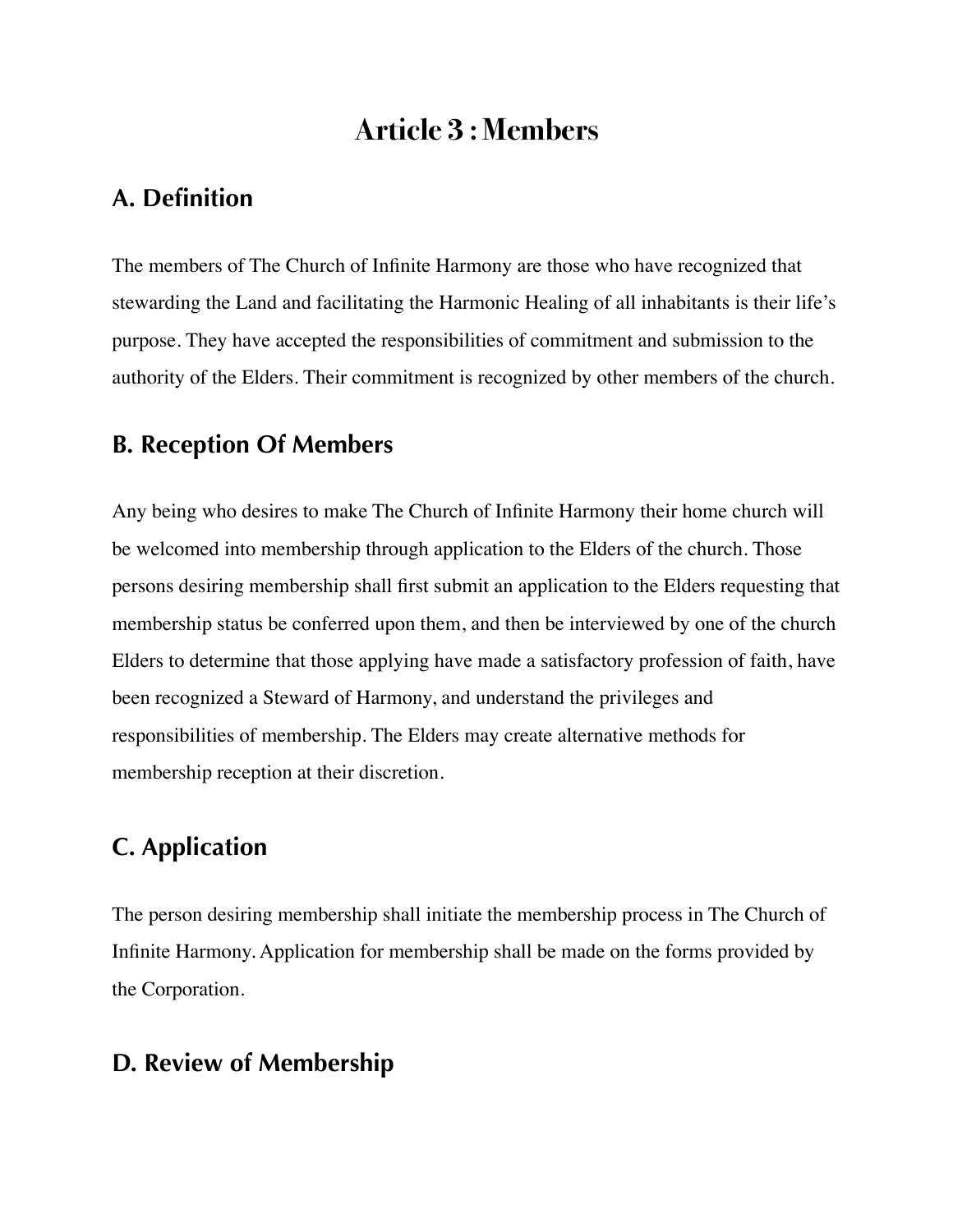The church staff shall periodically review the member roll. Members who no longer meet the requirements for membership as outlined in Article 3, Section B, shall be purged from the member roll after an affirmative vote by the Board of Elders.

### <span id="page-12-0"></span>**E. Privileges of Membership**

The member has the privilege of being associated and partnering with this work of bringing for the Harmonic Principles and the Stewards of the Corporation. Members may serve in various volunteer positions, have priority use of facilities over non-members, and will be invited to participate in exclusive Member Meetings according to section G in this Article.

The Church of Infinite Harmony, Inc. shall have only nonvoting members. The members shall be prohibited from participating in the governance of the Corporation or voting in any way.

## <span id="page-12-1"></span>**F. Termination of Membership**

Termination of membership shall be accomplished in one of the following ways:

1. At the member's request;

- 2. By transfer of membership to another church;
- 3. By determination of the Board of Elders for good and sufficient cause;
- 4. By failure to continue to meet the requirements of Membership outlined in Article 3.B; or

5. By death.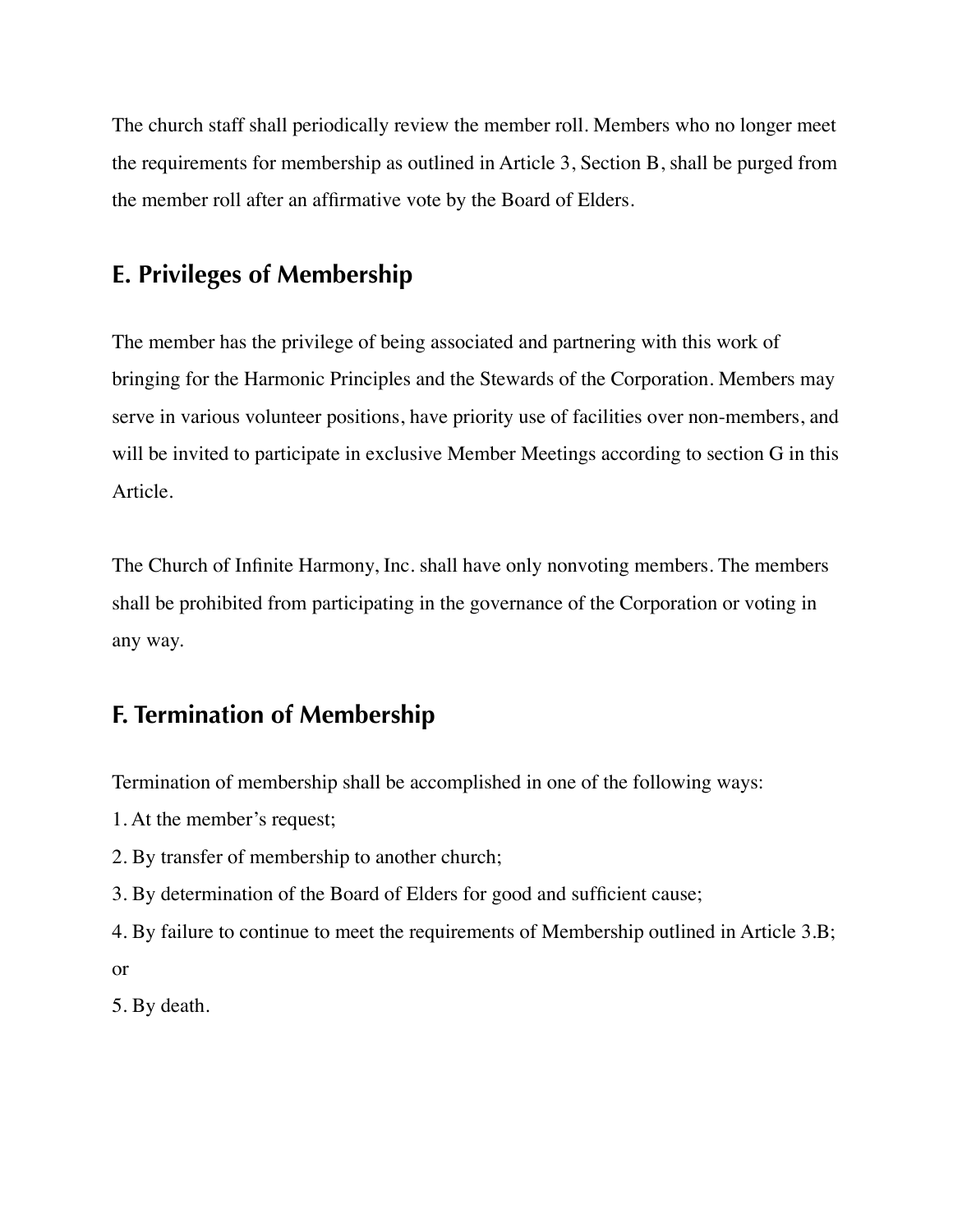## <span id="page-13-0"></span>**G. Member Meetings**

An annual business meeting of the members may be held each year at a date and time designated by the Board of Elders to deliver financial reports, including a report of the prior year's activities and a budget for the following year's activities, and to update the members on any business matters that the Elders decide. Members Meetings are the primary method of presenting Senior Land Steward and Elder candidates to the congregation for discernment and comments.

### <span id="page-13-1"></span>**H. Mutual Interest.**

The behavior of anyone in fellowship with this church is of common interest to the Land Stewards, Elders, and membership. This church requires every Board member and Congregational member to adhere to a life style that is consistent with the doctrines of this church as shared through the Harmonic Principles. Therefore, this church reserves the right to refuse service to any individual, whether member or not, that is not earnestly acting through the Harmonic Principles. This refusal would include services, benefits, and any use of church assets.

### <span id="page-13-2"></span>**I. Policy and Procedures**

To establish an efficient leadership infrastructure, the Senior Land Steward/Chairman shall be responsible to clearly articulate in clear, concise and simple language, a policy and procedures document. The purpose of this document is to create a consistent and logical framework that empowers staff and volunteers to participate in the decision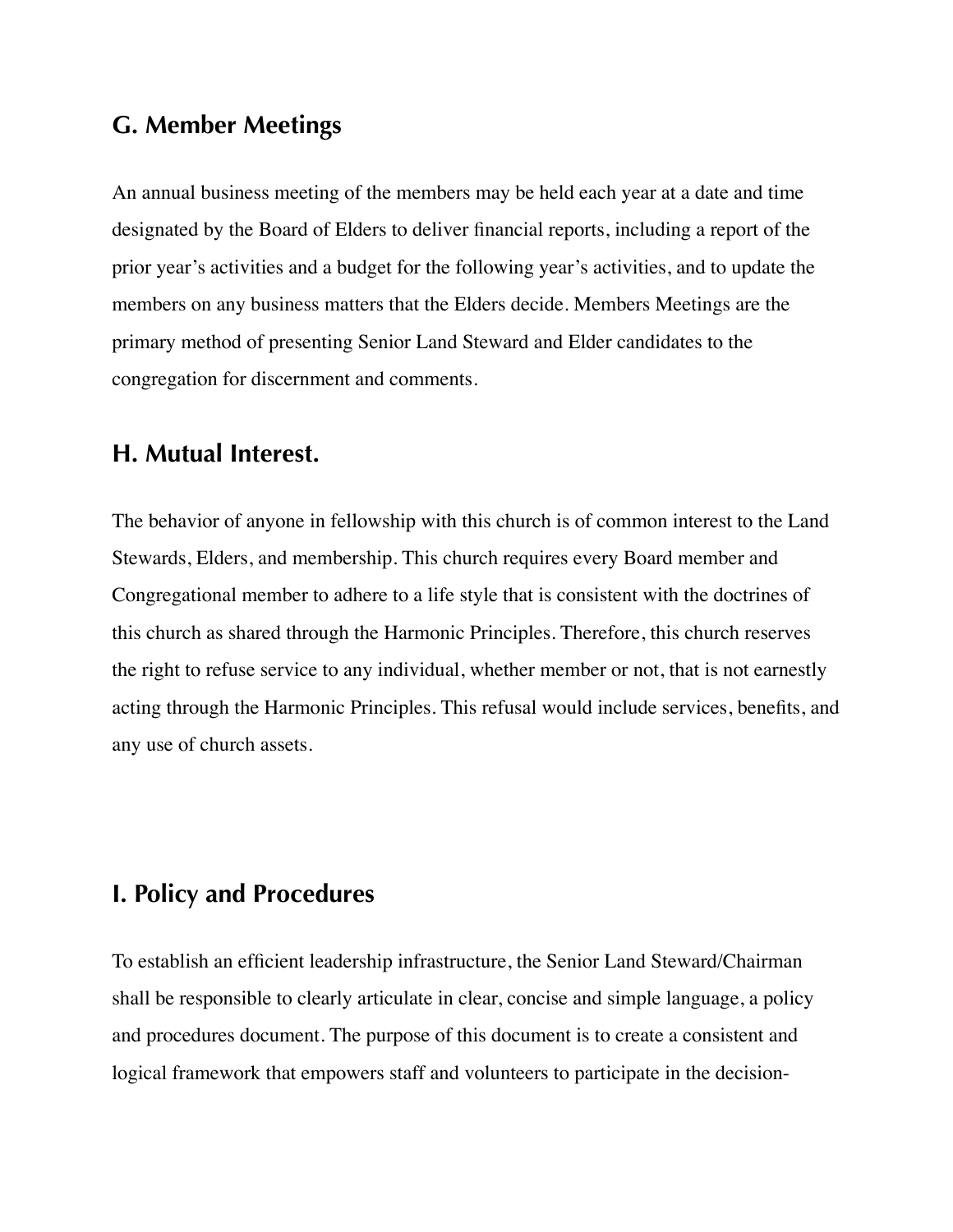making processes that reflect the Senior Land Steward/Chairman's heart and vision for the church.

## <span id="page-14-0"></span>**J. Privacy**

This church shall diligently watch to keep private all records concerning policy, doctrine, counseling and information on individuals in fellowship with this church. This church must not disclose any records that may compromise information about a member's attendance, membership status, giving and counseling records.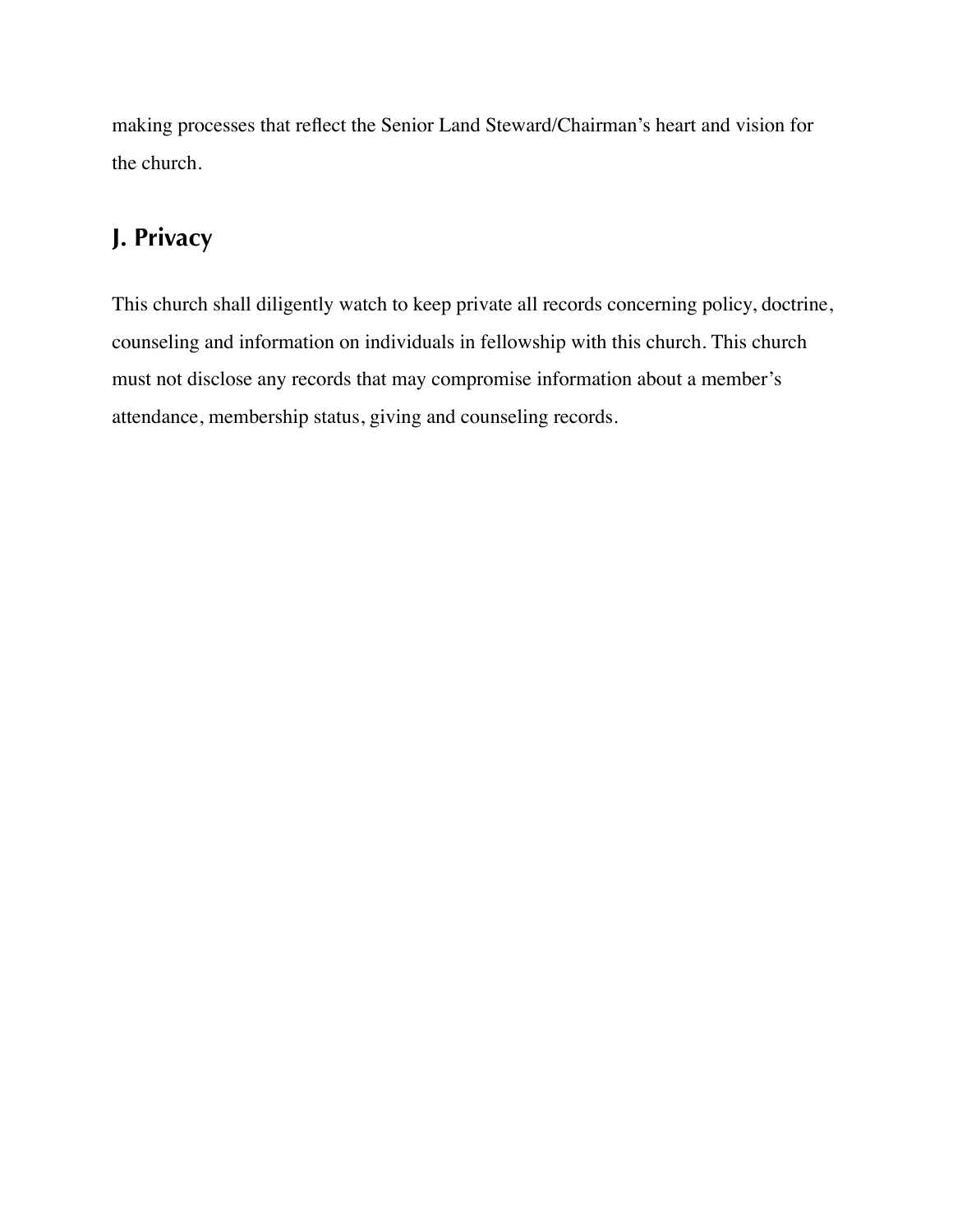## <span id="page-15-0"></span>**Article 4 : Church Governance and Corporate Officers**

The Church of Infinite Harmony comprises both a spiritual body and a legal body. Because of this, the Elders act as the spiritual leaders of the congregation and also serve as the Board of Directors of the Corporation. As such, they also act as the Trustees in all major financial and business matters of The Church of Infinite Harmony

The Church of Infinite Harmony seeks to be led by the Harmonic Principles in all its decisions. The Senior Land Steward/Chairman, the Elders/Board of Directors, and the Congregation all have a role in leadership. The Senior Land Steward/Chairman's office is responsible for developing and communicating the vision, overseeing the day-to-day Stewardship of the church, and general care for the congregation. The Elders are to protect the church through counsel, prayer, and if required, the discipline of the Senior Land Steward/Chairman. The Elders/Board of Directors are to serve the church. The congregation influences the spiritual tone, strength and direction of the church.

The Senior Land Steward/Chairman, in consultation with the Elders/Board of Directors, may authorize any officer or officers, agents or agents of the corporation, in addition to the officers so authorized by these Bylaws, to enter into any contract or to execute and deliver any instrument in the name of and on behalf of the corporation. Such authority may be general or confined to specific instances as the Elders see fit.

## <span id="page-15-1"></span>**A. Chairman of the Corporation**

The oversight and authority of the church is vested first in the Senior Land Steward and then in Elders who will comprise the ruling body of the church and as a body have the power and authority to act on behalf of the church.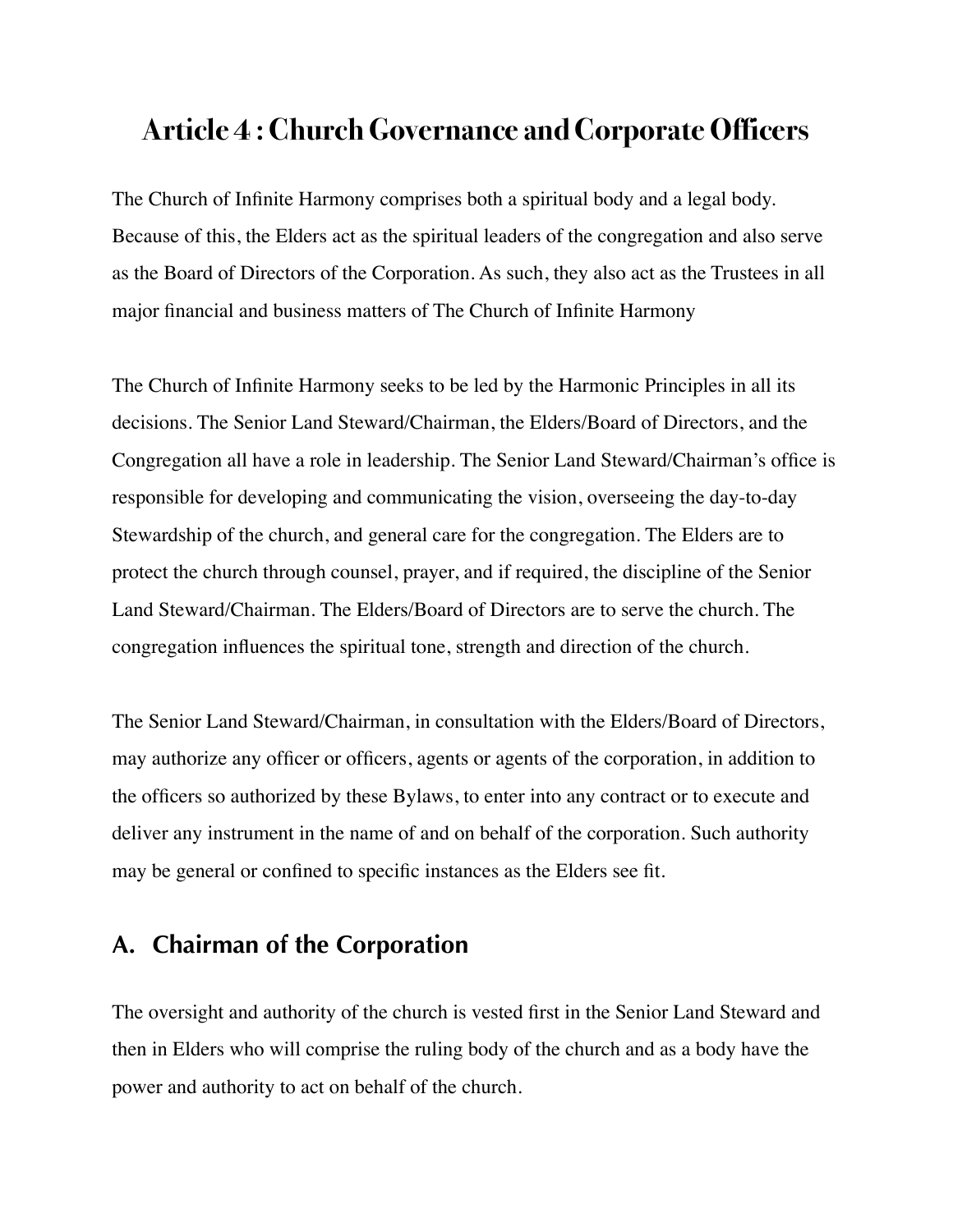The Senior Land Steward shall be the chairman of the Corporation. The Chairman of the Corporation is responsible for discharging the duties of the office in a manner consistent with the Bylaws, the requirements for membership, and the best interests of the congregation.

If the office of Senior Land Steward is vacant, the Elders will appoint an acting chairman who will serve until a replacement is discerned following whichever appropriate process as outlined in either Article 4, Section B, or Article 4, Section C of these Bylaws.

## <span id="page-16-0"></span>**B. Installation of New Senior Land Steward when Departing Senior Land Steward is in Good Standing**

1. If the Senior Land Steward/Chairman is in good standing or dies while in good standing, a new Senior Land Steward/Chairman shall be selected through the following process. The Senior Land Steward/Chairman shall nominate a new Senior Land Steward/ Chairman (in a previously signed writing in the event of death) and the Confirmation Committee shall then confirm such nominee by an affirmative vote of two-thirds of the members of the Confirmation Committee. In the event that the Confirmation Committee does not confirm such nominee, the process shall repeat until a nominee is confirmed.

If the Senior Land Steward/Chairman is unable to nominate a new person, then the Elders shall nominate a person, under the same terms as are described in Section I, Paragraph 1 in this Article below.

2. The Senior Land Steward/Chairman is in "Good Standing" if: (1)they are not under discipline by the Elders, (2)they are not under investigation by the Elders, and/or (3)they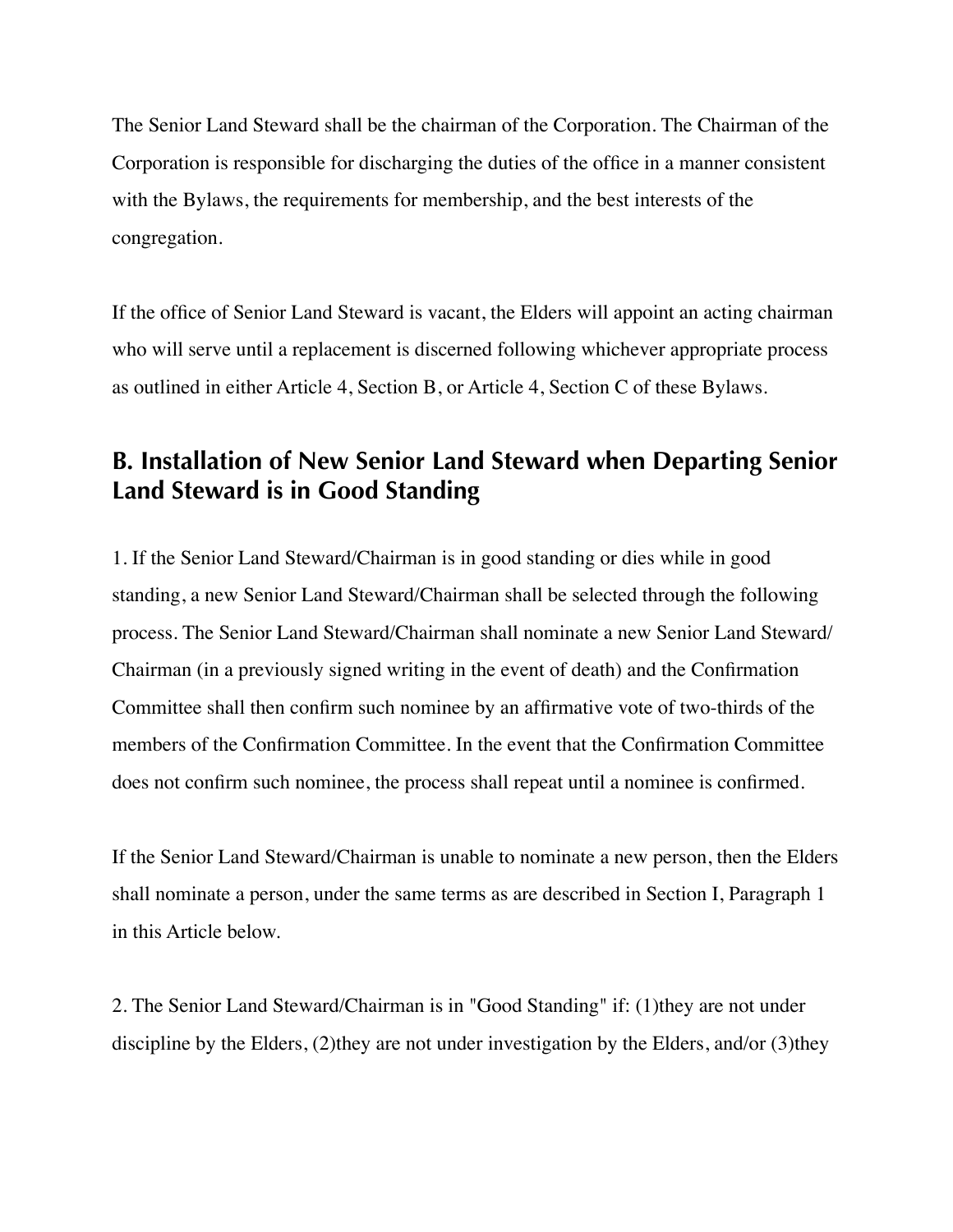have not engaged in any conduct that could subject the Senior Land Steward/Chairman to discipline by the Elders.

3. The Board of Elders shall serve as the Confirmation Committee.

4. In the event of a vacancy in the office of the Senior Land Steward/Chairman due to disability, death, or other absence while the Senior Land Steward/Chairman is in good standing, the acting Senior Land Steward/Chairman shall be a person named by the Senior Land Steward/Chairman in a signed writing to the Elders in advance of such disability or absence. Such acting Senior Land Steward/Chairman shall serve until such time as a new Senior Land Steward/Chairman is nominated and confirmed pursuant to Paragraph 8.1. The acting Senior Land Steward/Chairman shall be eligible for nomination and confirmation as Senior Land Steward/Chairman.

## <span id="page-17-0"></span>**C. Installation of New Senior Land Steward when Departing Senior Land Steward is not in Good Standing**

1. If the Senior Land Steward/Chairman is not in good standing, a new Senior Land Steward/Chairman shall be selected through the following process. The Elders shall nominate a new Senior Land Steward/Chairman by an affirmative vote of at least one less than the total number of Elders, and the Confirmation Committee shall then confirm such nominee by an affirmative vote of two-thirds of the members of the Confirmation Committee. In the event that the Confirmation Committee does not confirm such nominee the process shall repeat until a nominee is confirmed.

2. The Senior Land Steward/Chairman is not in "Good Standing" if: (1)they are under discipline by the Elders, (2)they are under investigation by the Elders, and/or (3)they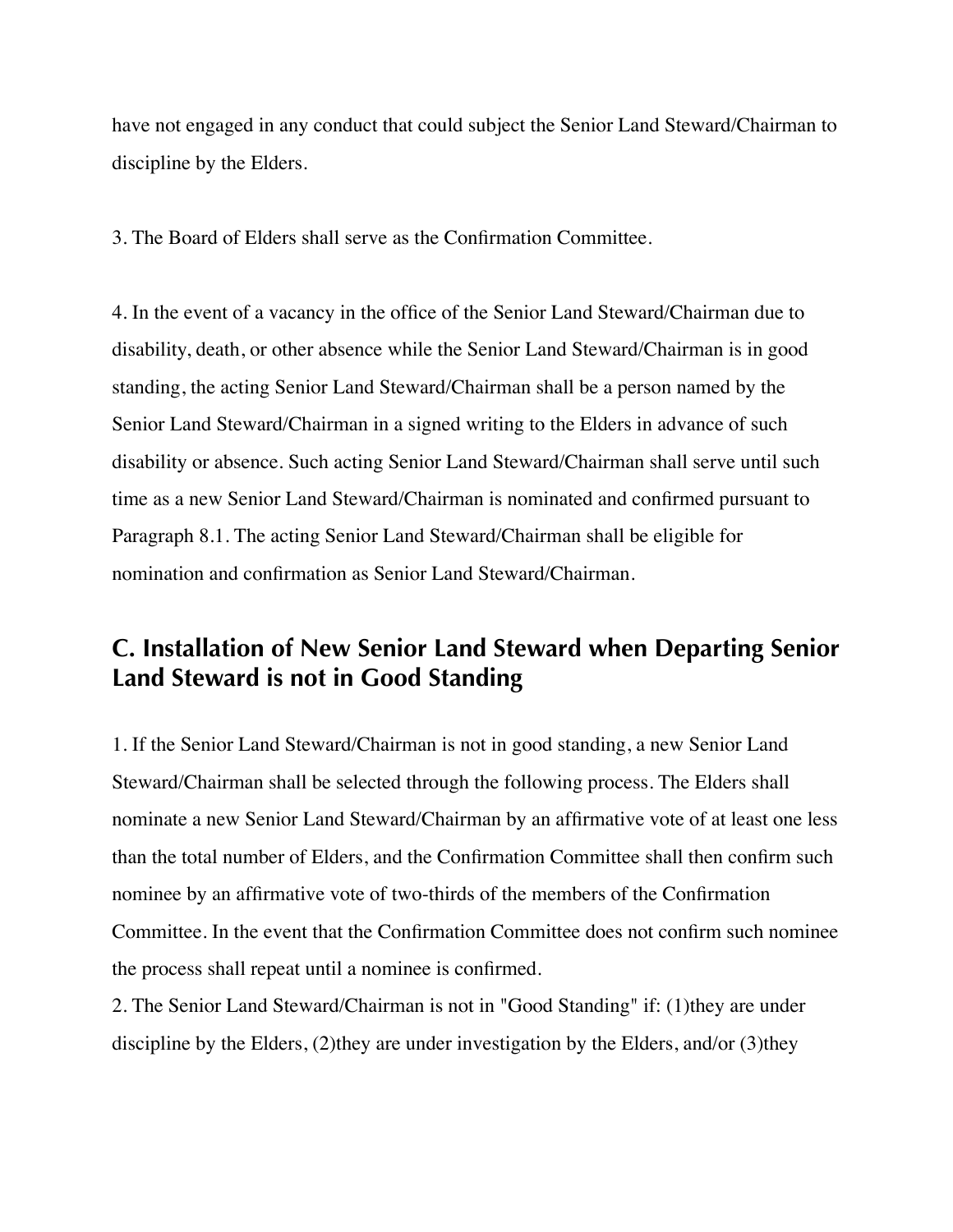have engaged in any conduct that could subject the Senior Land Steward/Chairman to discipline by the Elders.

3. In the event of a vacancy in the office of the Senior Land Steward/Chairman due to disability, death, discipline, or absence while the Senior Land Steward/Chairman is not in good standing, the Elders may by a vote of one less than the total number of Elders appoint an acting Senior Land Steward/Chairman until such time as a new Senior Land Steward/Chairman is nominated and confirmed. The acting Senior Land Steward/ Chairman shall be eligible for nomination and confirmation as Senior Land Steward/ Chairman.

## <span id="page-18-0"></span>**D. The CEO of the Corporation**

The Senior Land Steward and Elders shall appoint the CEO of the Corporation. The Senior Land Steward may not hold the office of CEO. The CEO of the Corporation is accountable to the Senior Land Steward and Elders to assure that the following duties are properly discharged.

1. The CEO is the senior administrator of the church. They are ultimately responsible for all day-to-day administrative decisions of the church.

2. The CEO provides direction for the church staff either directly or through those whom they have appointed. All staff hiring and firing is done through the process outlined in Article 5, Section C, Paragraph1 entitled, "Board Decisions."

3. The CEO will approve the budget. An annual budget must be prepared by the Treasurer each year. The budget is to be based on 90% of the previous year's undesignated income.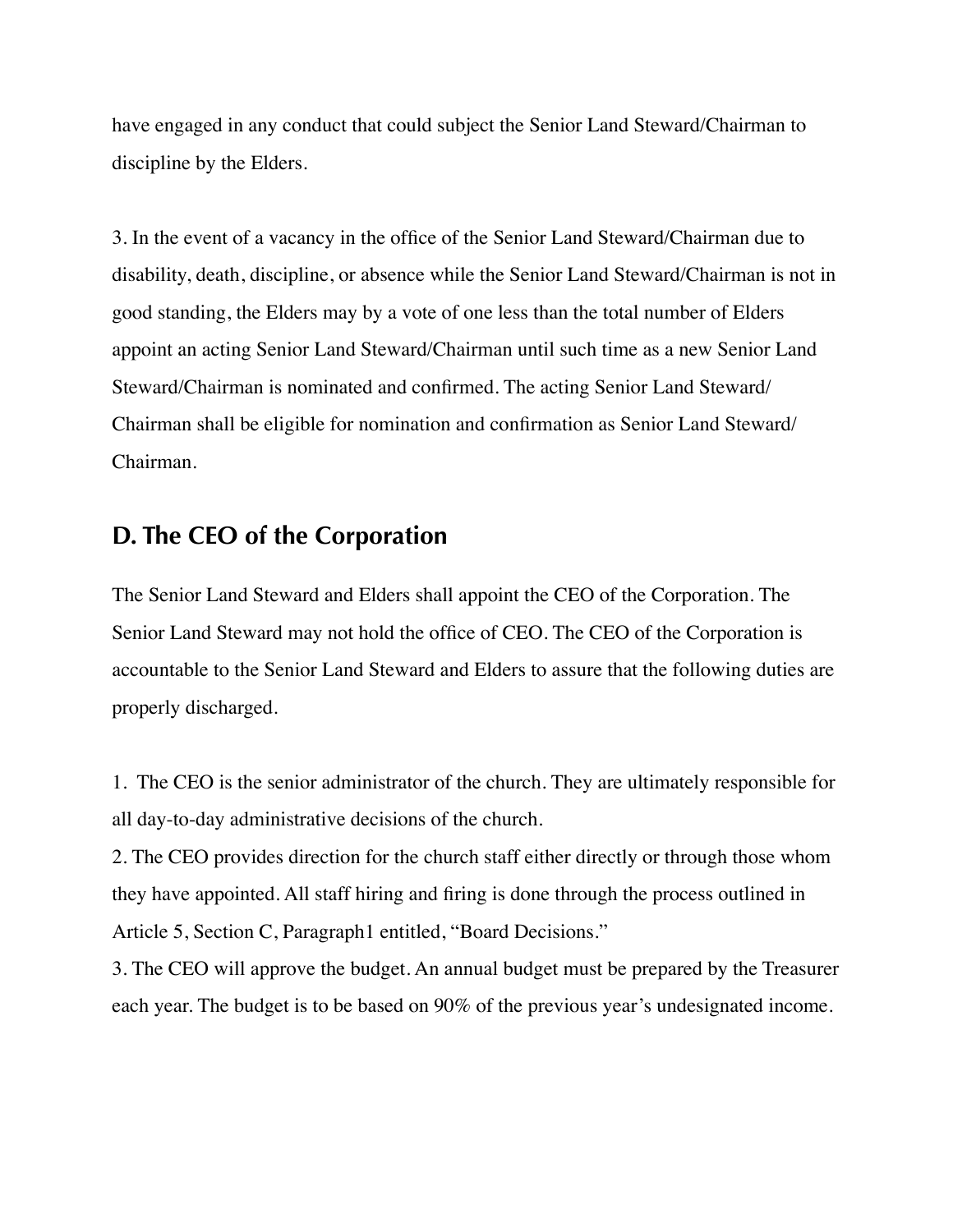## <span id="page-19-0"></span>**E. Secretary of the Corporation**

The Secretary of the Corporation shall be an Elder appointed by the Elders as its representative. The term of office shall be three years and shall automatically renew for successive three-year terms until terminated as provided in this document. The Senior Land Steward and any Elder may be The Secretary of the Corporation. The Secretary of the Corporation is responsible:

1. To attend all meetings of the Elders

2. To maintain the minutes of Elders' meetings and congregational members' meetings. 3. To maintain all legal documents with the state of California, the Federal Government, and all Certifying Boards.

### <span id="page-19-1"></span>**F. Treasurer of the Corporation**

The Senior Land Steward and Elders shall appoint the Treasurer of the Corporation. The term of office shall be three years and shall automatically renew for successive three-year terms until terminated as provided in this document. The Senior Land Steward and any Elder may be The Treasurer of the Corporation. The Treasurer of the Corporation is accountable to the Senior Land Steward and Elders to assure that the following duties are properly discharged.

1. To oversee all funds of the congregation and deposit those funds in a reliable banking institution approved by the Elders and Finance Team

2. To see that all bills are paid by properly authorized means at the request of the Finance Team or Senior Land Steward

3. To see that accurate records are kept of all receipts and disbursements

4. To prepare a monthly financial report and an annual report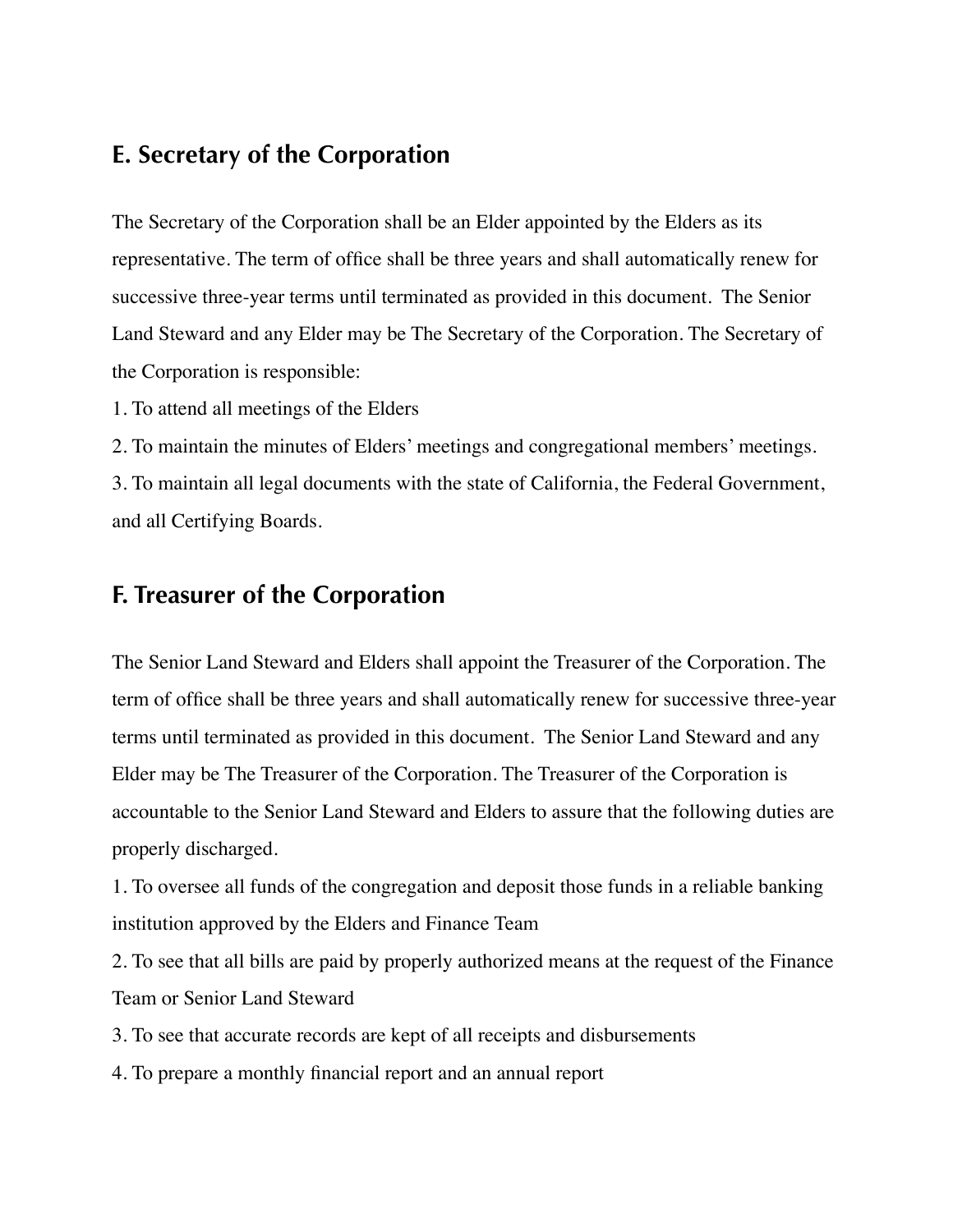## <span id="page-20-0"></span>**Article 5 : Elders**

## <span id="page-20-1"></span>**A. General Powers and Functions**

The Elders shall function as the Board of Directors, Trustees of the Corporation and represent The Church of Infinite Harmony and its associated Stewards in all matters of legal responsibility and shall have spiritual oversight over the entirety of The Church of Infinite Harmony.

## <span id="page-20-2"></span>**B. Number of Members**

There shall be a Board of Elders consisting of no less than five (5) Elders including the Senior Land Steward who is the Lead Elder. The Board of Elders shall have no maximum number of members.

## <span id="page-20-3"></span>**C. Meetings of Elders**

#### 1. Board Decisions

Consensus is desired and shall be pursued in all board decisions. However, a quorum of the Elders present at each meeting is required in order for any action to be taken on any business of the Board of Elders.

#### 2. Quorum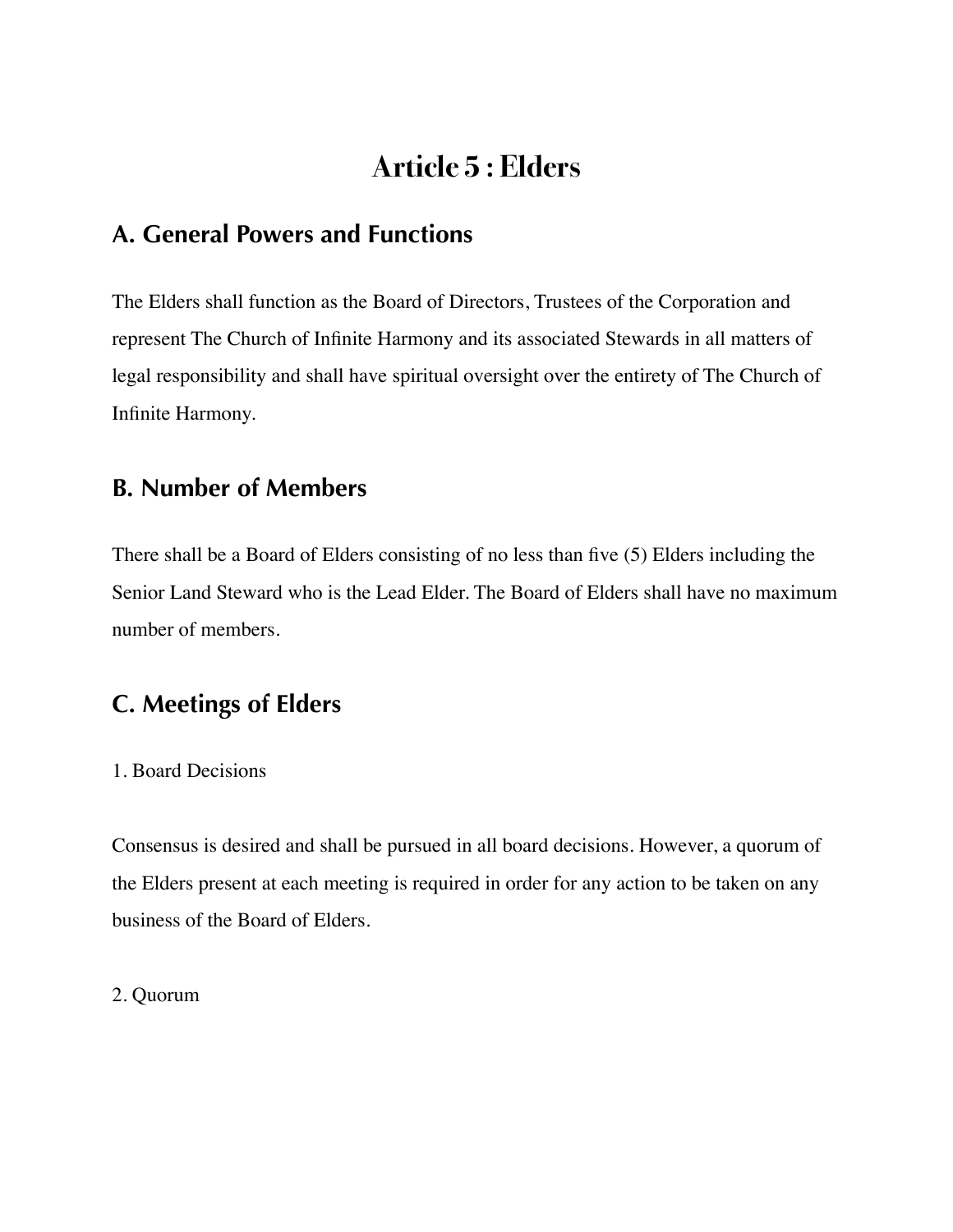A simple majority of the Elders present at each meeting, which must include the Senior Land Steward/Chairman, shall constitute a quorum for the transaction of business at any meeting of the Board of Elders.

#### 3. Frequency of Meetings

A meeting of the Elders shall be held at least four times per year. The Senior Land Steward/Chairman, or any Elder may call a meeting at any time, under the condition that a majority of the Elders attend the meeting.

#### 4. Leadership of Meetings

If at all possible, the Senior Land Steward/Chairman is to set the agenda, attend, and lead each Elder's meeting. If that is not possible, the Secretary/Treasurer shall lead the meeting. If neither the Senior Land Steward/Chairman nor the Secretary/Treasurer is able to lead the meeting, the Elders must choose a leader for that meeting and proceed in order, with the appointed leader keeping minutes for the record.

Any motions passed and recorded in a meeting without the Senior Land Steward/ Chairman or the Secretary/Treasurer may not take effect until the following meeting with either the Senior Land Steward/Chairman or the Secretary/Treasurer present when the minutes of the previous meeting are approved.

#### 5. Location of Meetings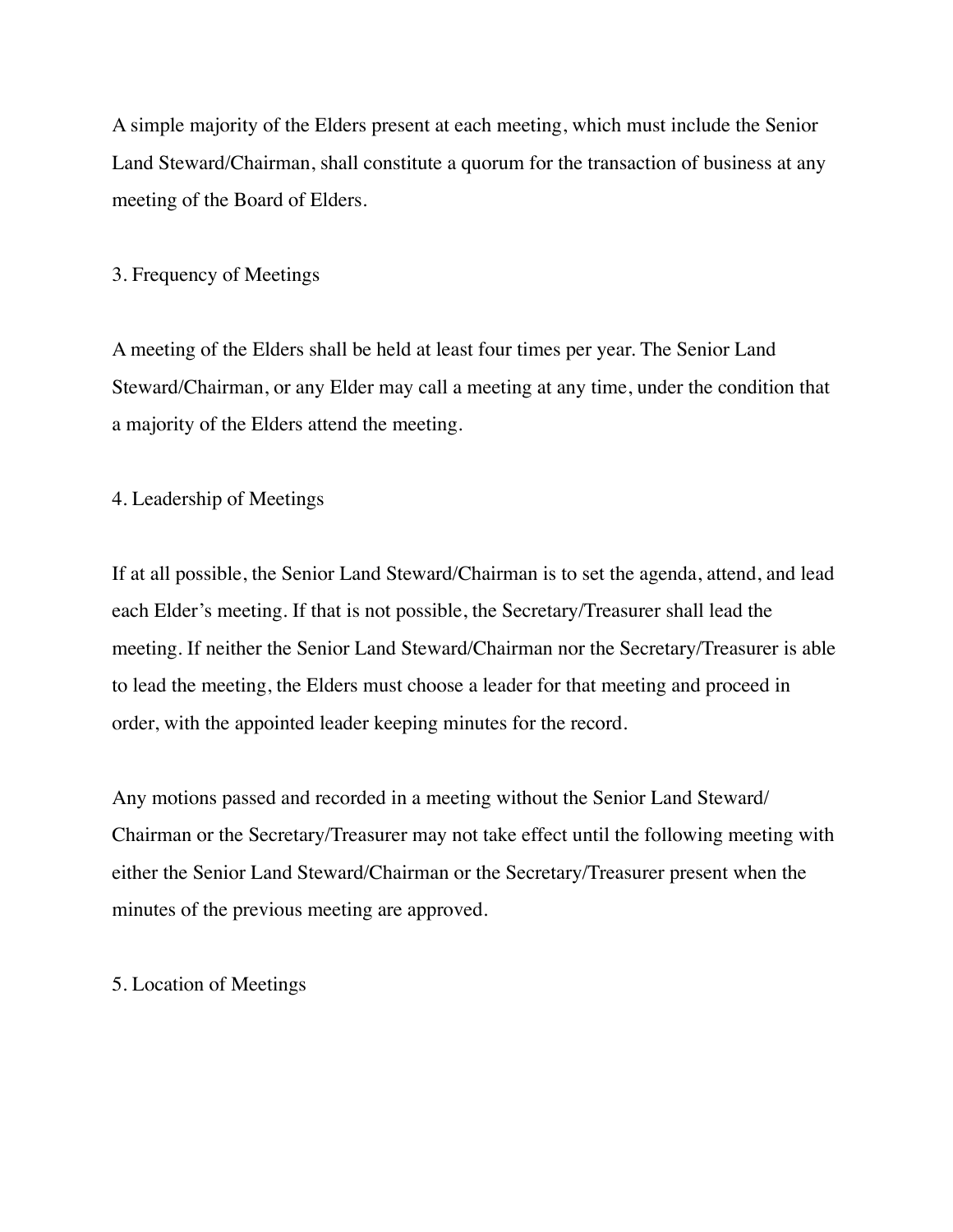Any meeting of the Elders may be held at such place or places as shall from time to time be determined by the Elders or fixed by the Senior Land Steward/Chairman and designated in the notice of the meeting.

6. Written Notice of Meetings

Whenever, under the provisions of a statute or the Articles of Incorporation or these Bylaws, a written notice is required to be given to any Elder:

a. Such notice will require a minimum of four (4) days notice.

b. Such notice may be given in writing, by email, or by postal mail at such email address or postal address as appears on the books of the corporation and such notice shall be deemed to be given at the time the notice is faxed or mailed.

c. The person entitled to such notice may waive the notice by signing a written waiver either before, at, or after the time of the meeting.

d. Attendance of an Elder at any meeting of the Board of Elder s will constitute a waiver of notice of such meeting except where such Elder attends a meeting for the express purpose of objecting, at the beginning of the meeting, to the transaction of any business because the meeting is not lawfully called or convened.

#### 7. Regular Meetings

The Elders may establish regular meetings. No notice shall be required for any regular meeting.

#### 8. Elder Action by Unanimous Written Consent Without Meeting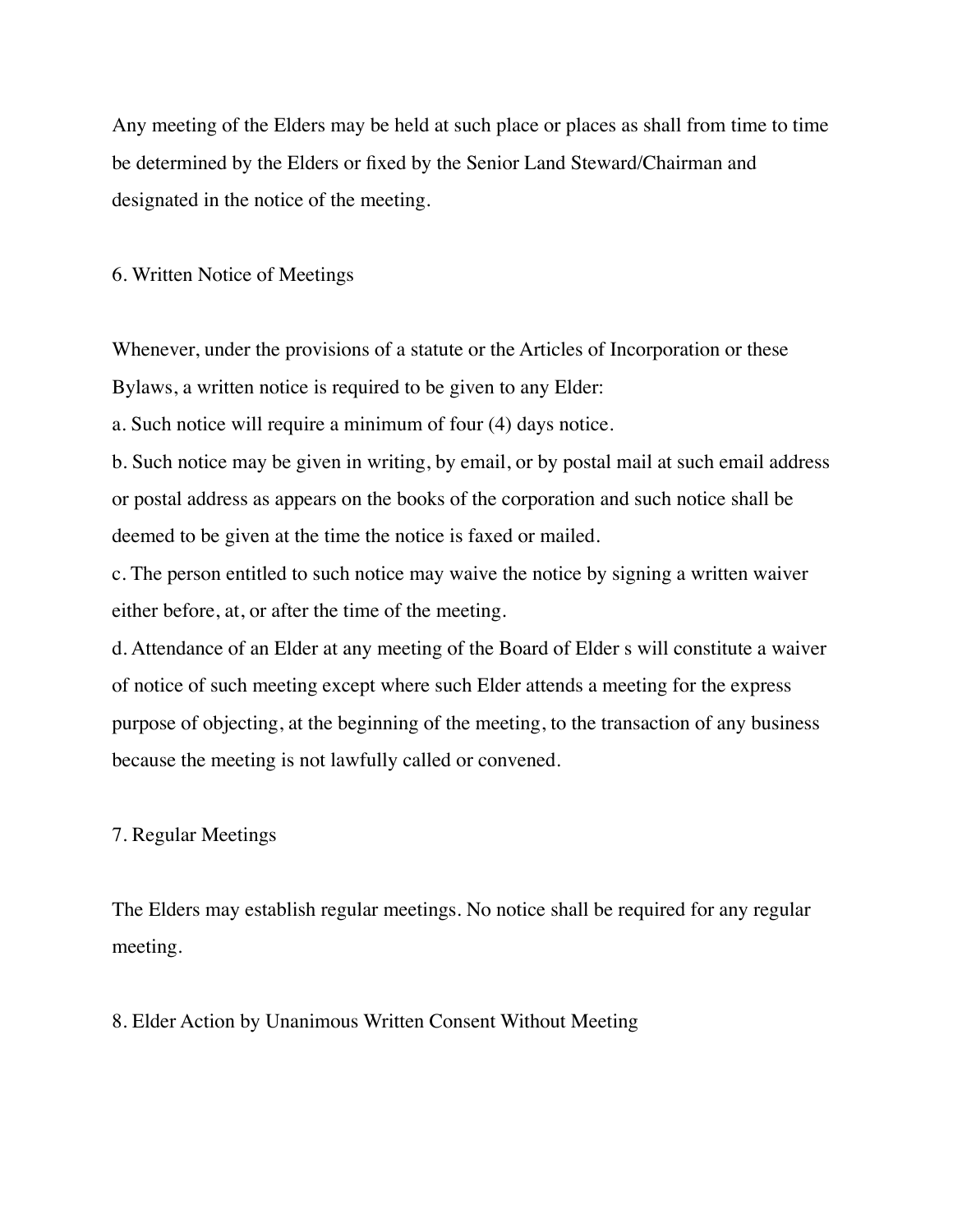Any action required or permitted to be taken by the Elders under any provision of law may be taken without a meeting, if all of the Elders shall individually or collectively consent in writing to such action. Such written consent or consents shall be filed with the minutes of the proceedings of the Elders. Such action by written consent shall have the same force and effect as the unanimous vote of the Elders. Any certificate or other document filed under any provision of law which relates to action so taken shall state that the action was taken by unanimous written consent of the Elders without a meeting and that the Bylaws of this corporation authorize the Elders to so act and such statement shall be prima facie evidence of such authority.

#### 9. Waiver of Notice

Attendance of an Elder at any meeting of the Elders will constitute a waiver of notice of such meeting except where such Elder attends a meeting for the express purpose of objecting, at the beginning of the meeting, to the transaction of any business because the meeting is not lawfully called or convened.

#### 10. Meetings by Remote Communications Technology

Subject to the notice provision aforementioned in this Article, the Elders may also hold meetings by means of a remote electronic communications system, including video or telephone conferencing technology or the Internet, or any combination, only if each person entitled to participate in the meeting consents to the meeting being held by means of that system, and the system provides access to the meeting in a manner or using a method by which each person participating in the meeting can communicate concurrently with each other participant. Participation in such a meeting shall constitute presence in person at such meeting, except participation for the express purpose of objecting to the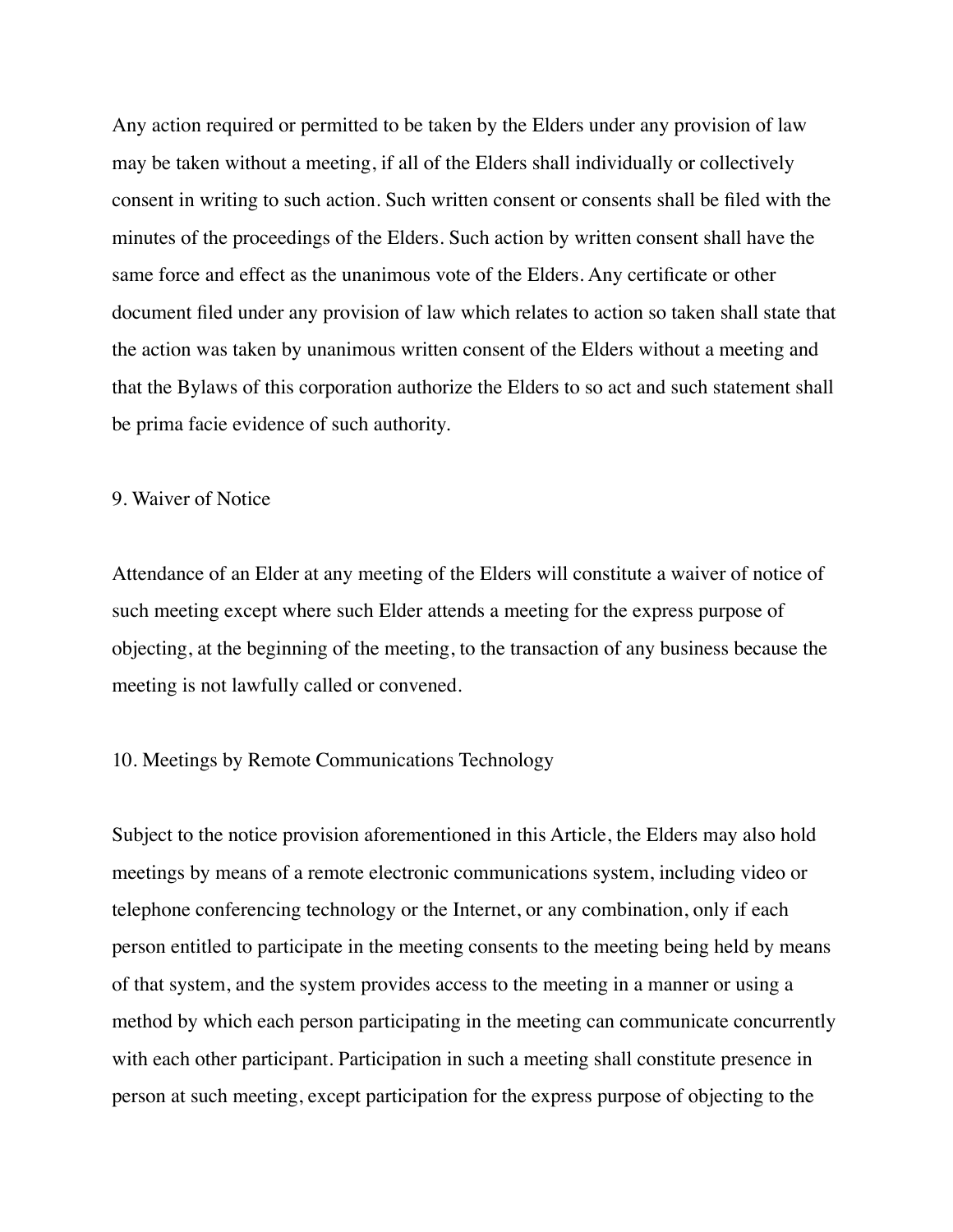transaction of any business on the ground that the meeting is not lawfully called or convened.

## <span id="page-24-0"></span>**D. Requirements for Elders**

Specific Elder Board qualifications are those that are consistent with both biblical mandates as well as leadership standards unique to the The Church of Infinite Harmony community.

1. Leadership Qualifications

The following leadership qualities must be evident in individuals being nominated for Eldership:

- a. Proven record of leadership experience
- b. Able to think critically, abstractly, and globally through issues
- c. Able to receive and offer constructive criticism
- d. Possess the spiritual gifts of leadership and/or administration

2. Unique Qualifications

The following qualifications unique to the The Church of Infinite Harmony community must be evident in individuals being nominated for Eldership:

a. In agreement with The Church of Infinite Harmony's Harmonic Principles

b. In agreement with The Church of Infinite Harmony's Bylaws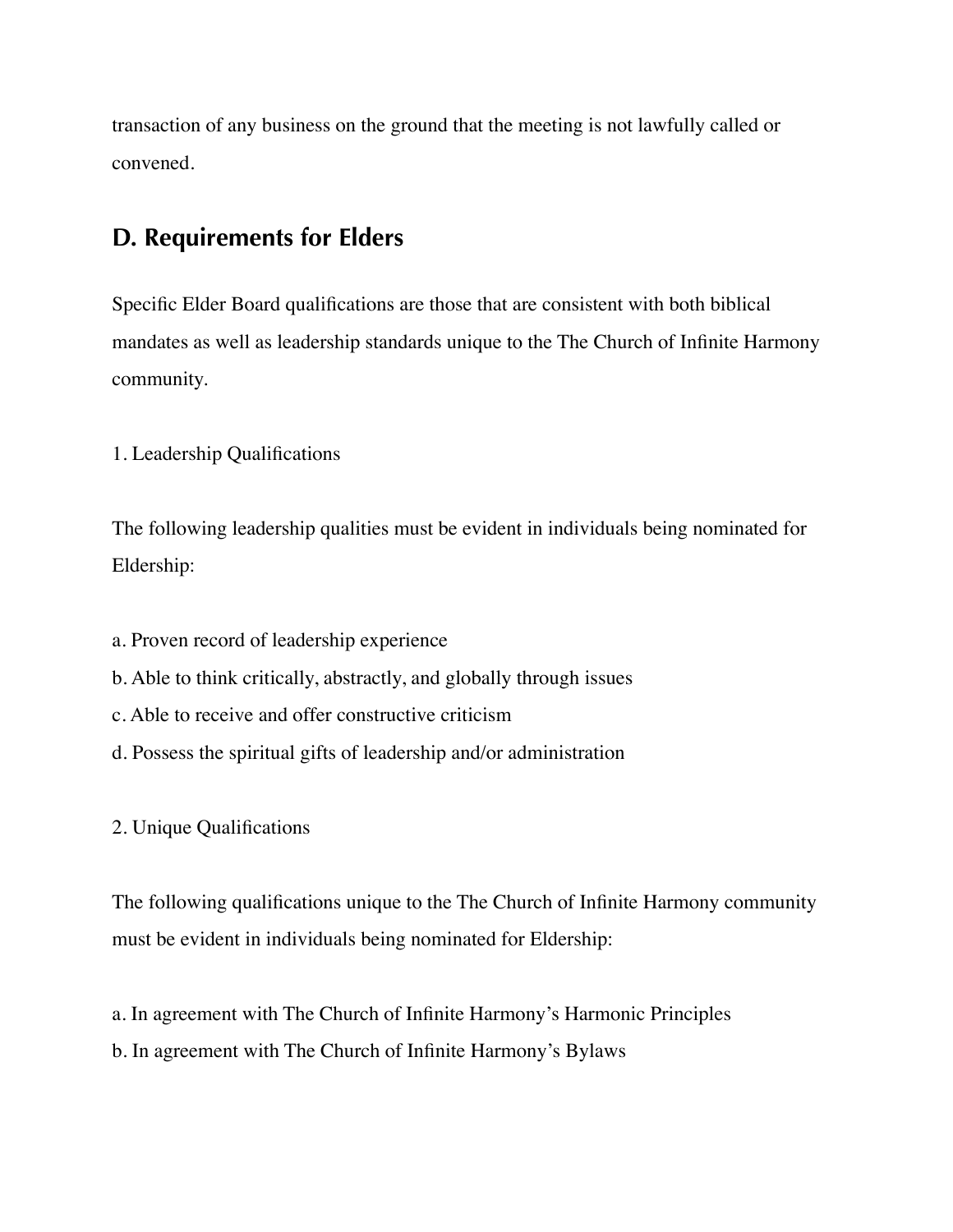c. In agreement with The Church of Infinite Harmony's philosophy and style of Stewardship

d. In agreement with the Elder Board's chosen style of governance

e. Able to identify and use their personal spiritual gifts

f. A proven track record of working well with people

g. A desire to serve in various Stewardship capacities within The Church of Infinite Harmony

h. Attends The Church of Infinite Harmony on a consistent basis

i. A current Church of Infinite Harmony member and an active Small Group member

### <span id="page-25-0"></span>**E. Appointment**

When the Senior Land Steward, in consultation with the Elders, believes a church member is performing, or is capable of performing, the function of an Elder, the Elders will interview the candidate to determine qualifications, call, and willingness to serve.

After the evaluation process is completed, the person will be recommended to the congregation as a potential Elder. After the discernment and comment period, allowing the congregation time to respond, the Senior Land Steward and the Elders will formalize the decision by the laying on of hands in a public service.

#### <span id="page-25-1"></span>**F. Term**

The term of office shall be four years and shall automatically renew for successive fouryear terms until terminated as provided in this document. The Senior Land Steward will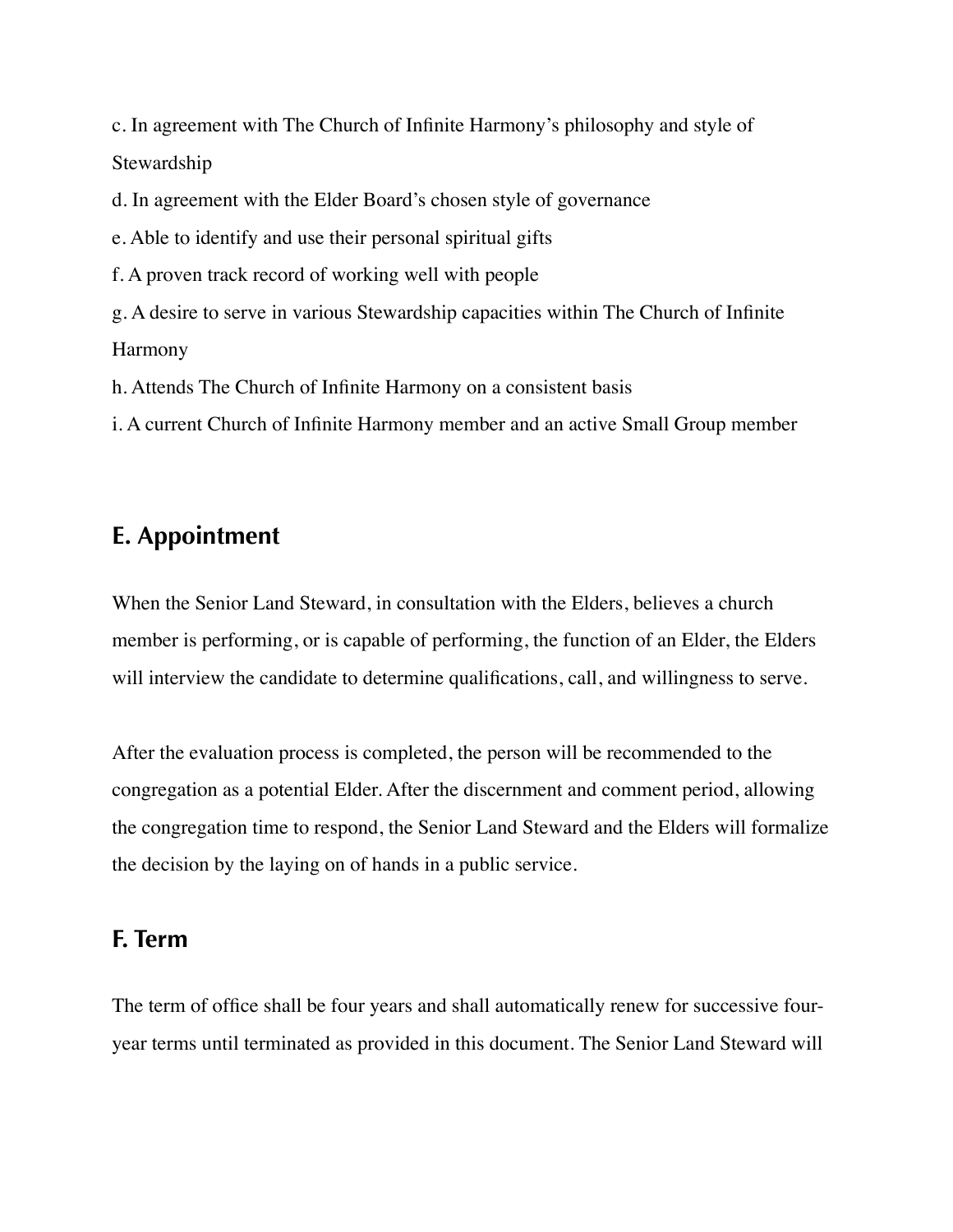give a formal or informal review every four years. They may choose to involve the Elders in the review process. If warranted, a review can be done earlier.

The term can be ended in light of the following:

1. The Elder resigns.

2. The Senior Land Steward, in consultation with the Board of Elders, calls for it because of serious moral failure, insubordination, ongoing difference of vision, or if the Elder is not fulfilling, or cannot fulfill, the requirements of the office. Depending on the situation, immediate resignation may be requested. The congregation shall then be notified.

3. Elders may volunteer to be placed in inactive status if they feel they are temporarily unable to fulfill all the responsibilities of the position. For example, an Elder could request inactive status during an extended recuperation period for a medical condition. The Senior Land Steward, in consultation with the Board of Elders, will consider the request.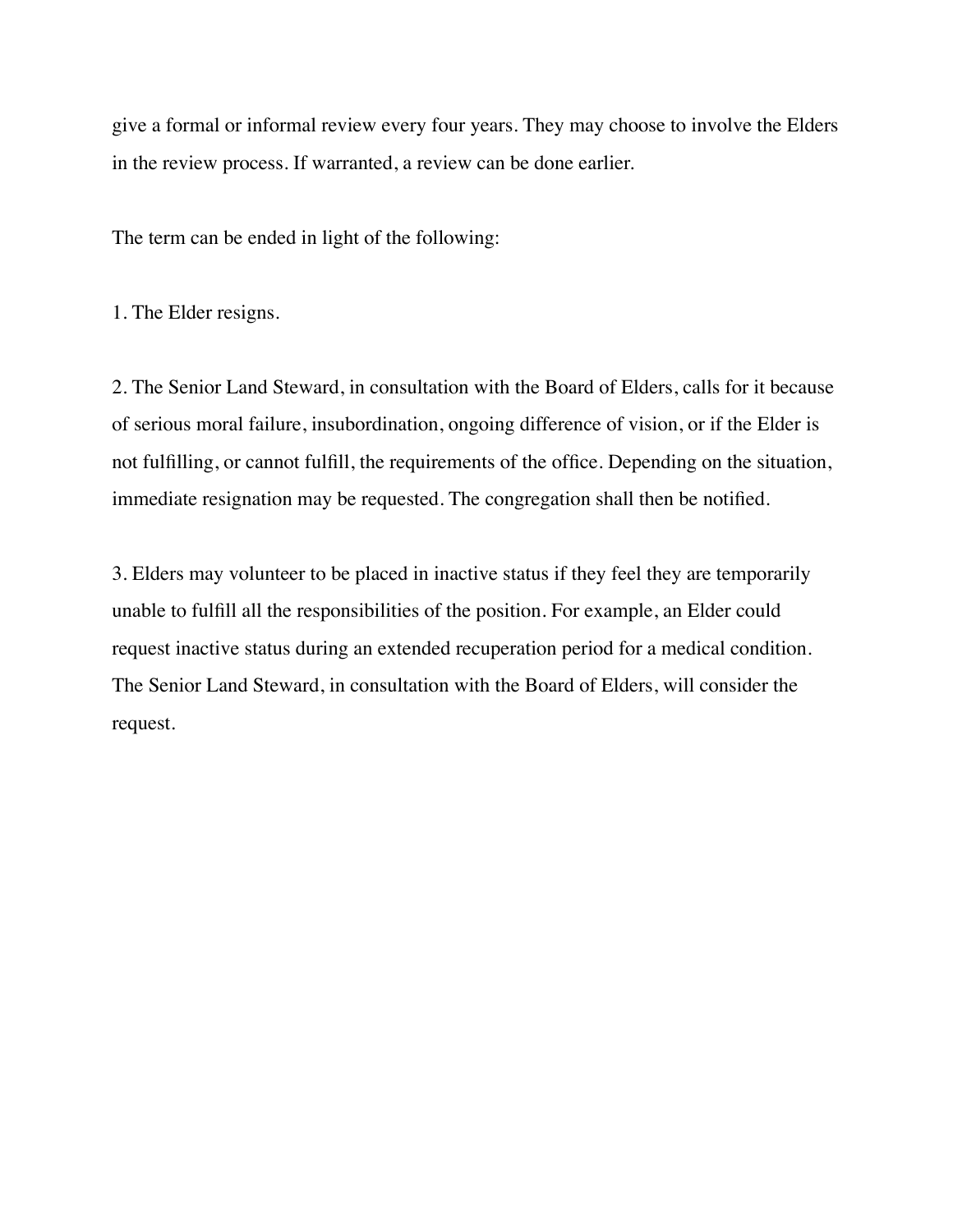# <span id="page-27-1"></span><span id="page-27-0"></span>**Article 6 : Land Stewardship Ordination and Licensing A. Role of the Elders**

The Senior Land Steward and Elders may ordain and/or license a person as a Land Steward after first examining the applicant's background, moral and spiritual character, and previous actions and accomplishments. Final determination shall be within the absolute discretion of this group.

## <span id="page-27-2"></span>**B. Application**

Application for ordination and/or licensing as a Land Steward shall be on a form provided by the Elders. An application shall be either approved or denied within ninety (90) days of completing the process set forth by the Elders as defined in Section A above. Those applicants who are approved shall receive a certificate evidencing the approval.

## <span id="page-27-3"></span>**C. Ability to Limit Stewardship**

The Elders may, at their own discretion, limit licensed or ordained Land Stewards to a specific area of special emphasis.

## <span id="page-27-4"></span>**D. Stewardship Training**

The Senior Land Steward his staff may establish a School of Stewardship, setting forth a prescribed curriculum and course of study leading to ordination and licensing of Land Stewards. The School of Stewardship shall prepare students in the knowledge of the Harmonic Principles and in stewarding the people's needs.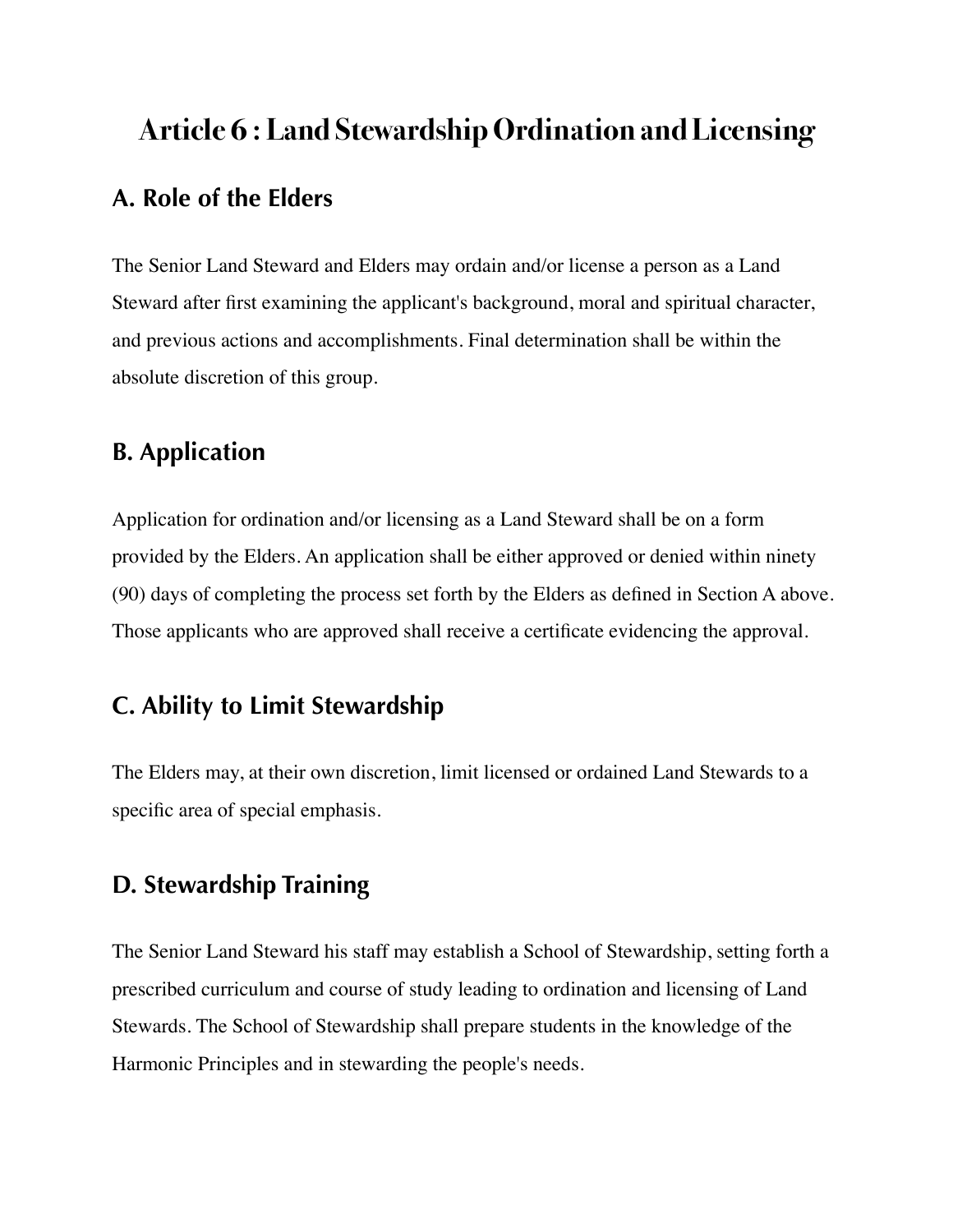## <span id="page-28-0"></span>**E. Duties of Land Stewards**

Upon the Ordination of Land Stewards, The Church of Infinite Harmony shall guide, support, protect, and authorize the practices of Stewardship. Such persons are authorized to practice the following religious functions:

1. The growth of food in accordance with the principles of permaculture and regenerative farming as a means of healing the relationship between food and humans and creating a transpersonal relationship with Planet Earth.

2. The tending to a parcel of land, choses by the Stewards, in accordance with the Harmonic Principles, treating all aspects of the parcel as sacred and without hierarchy. Each tree, plant, animal, insect, rock etc. has the right to exist and follows a natural order in its existence.

3. The construction of dwellings and places of worship in accordance with the principles of natural building, sustainable architecture, and non toxic materials.

4. Self Education on the principles of water conservation and renewable energy as a means of sustaining human life on planet earth in accordance with the Harmonic Principles.

5. Building or Obtaining a House of Practice, where all humans can come to learn, heal, grow, and move toward harmony with the self and all beings, seen and unseen, sentient and non-sentient.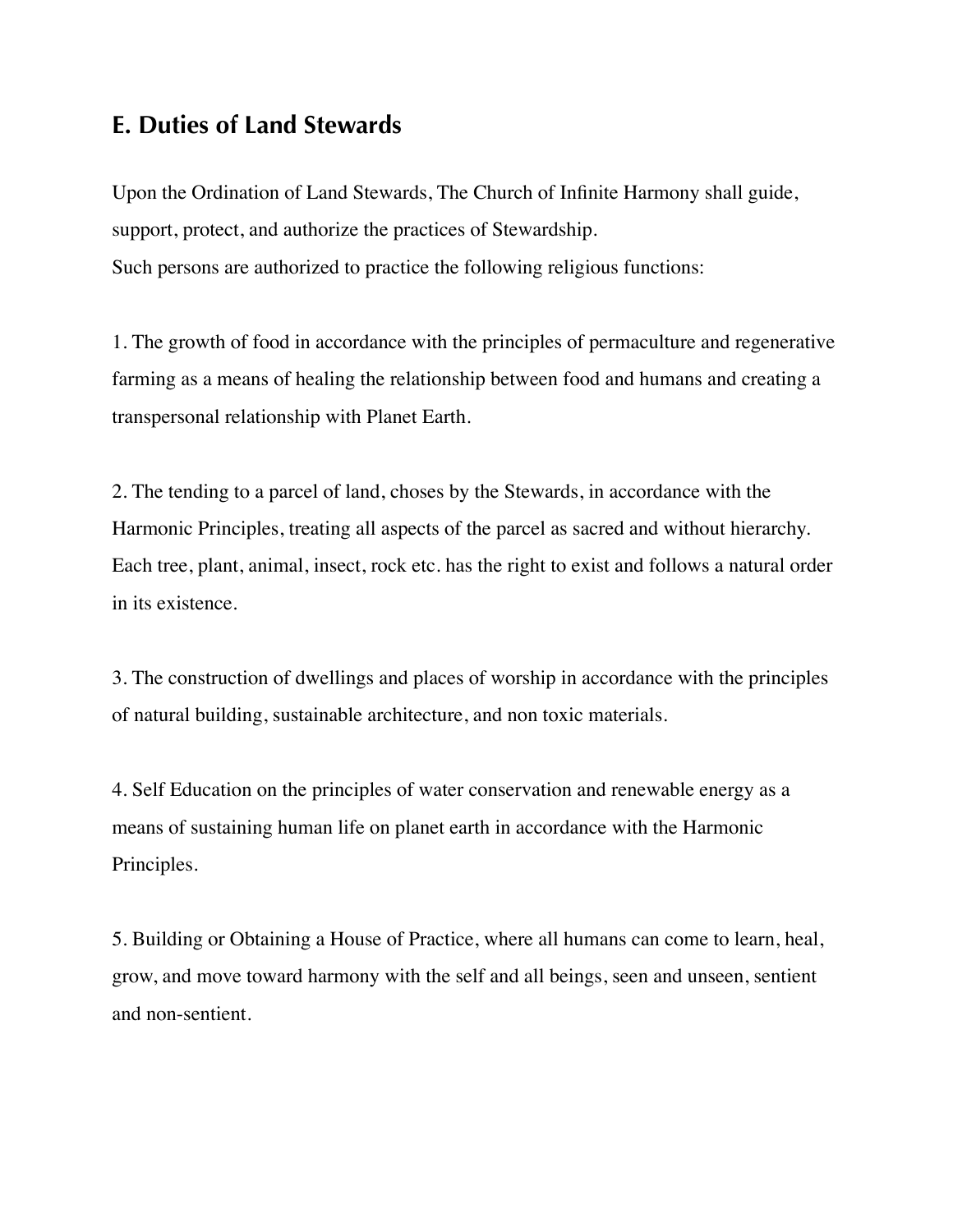6. Accepting all forms of religious practice and personal growth that harm no other person or create a dualistic viewpoint of right and wrong and promote peace among all beings, plants animals and the planet itself.

7. Supporting all persons toward the adoption of the Harmonic Principles without judgement and by the accord of all persons willingly. A person's rejection of the Harmonic Principles does not invalidate their points of view or practices. The Land Stewards refrain from all Dogma, as the unknowable Infinite Mystery is the first Principle of Harmony.

8. Engaging and/or administering any form of practice, philosophy therapy, ritual or ceremony that leads our fellow humans toward a deeper connection to source Gaian consciousness, to inter-human connectedness and/or toward a deeper reverence for the self and all life on Earth.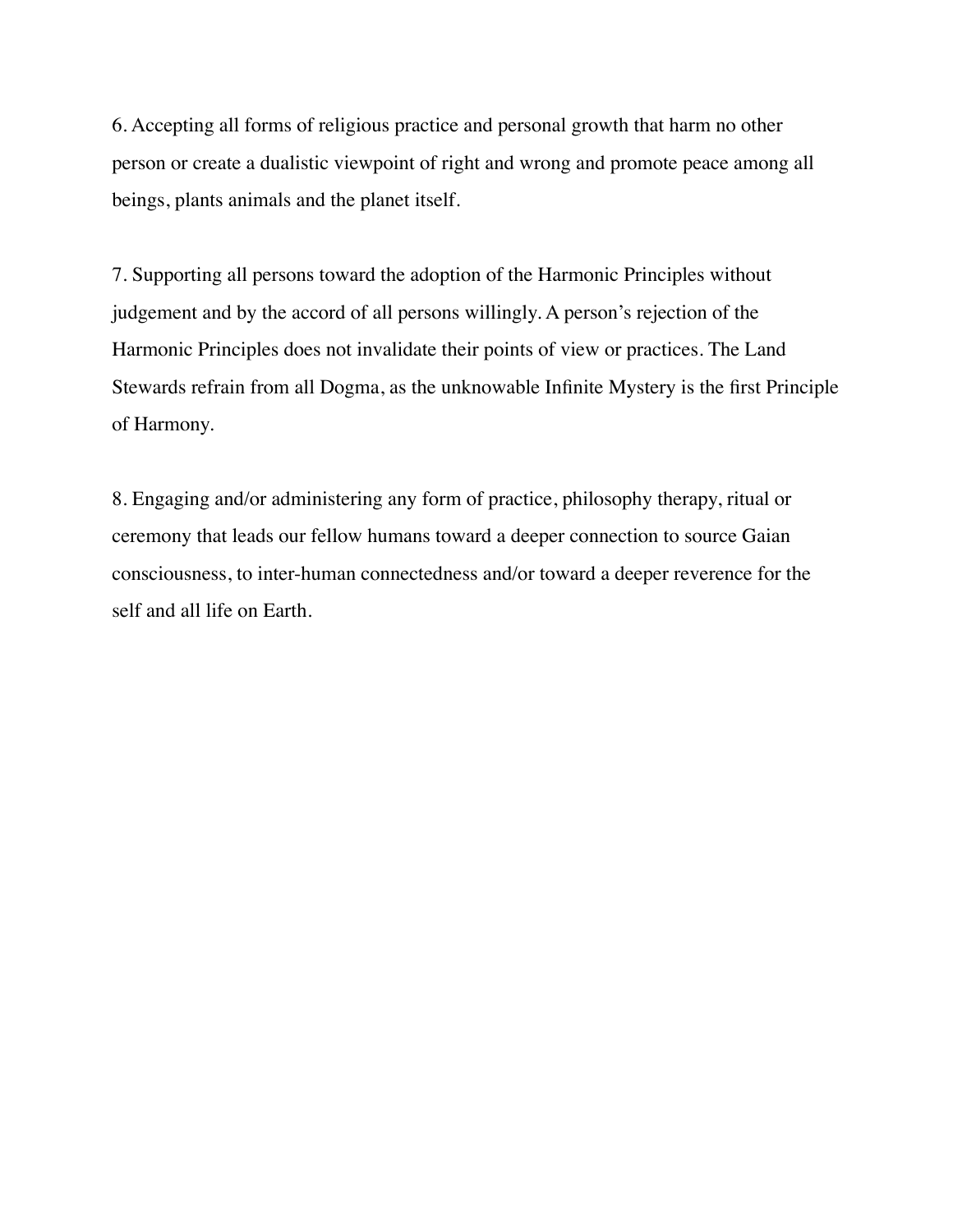## <span id="page-30-0"></span>**Article 7 : Elder Meetings**

## <span id="page-30-1"></span>**A. Annual Meeting**

1. An annual members meeting will be held once a year. The meeting will be announced at least two weeks in advance through the church bulletin. Other notice is not required.

2. The annual budget will be presented; reports from various Stewardships may be given, new Stewardship leaders presented, visions shared, and other items covered that the Senior Land Steward may add to the agenda.

3. Other special meetings may only be called by the combined approval of the Senior Land Steward and Elders.

## <span id="page-30-2"></span>**B. Decision Making**

1. The Senior Land Steward and the Elders will normally make congregational decisions. Alternatively, the Elders may delegate department level decision making to the appropriate Stewardship leaders of specific Stewards within the church.

2. At the sole discretion of the Senior Land Steward and the Elders, Land Stewarding positions and matters may be brought before the full congregation for affirmation or for further discernment. Some of these matters include but are not limited to:

a. Full time Land Stewards and Elders,

b. Building purchase or expansion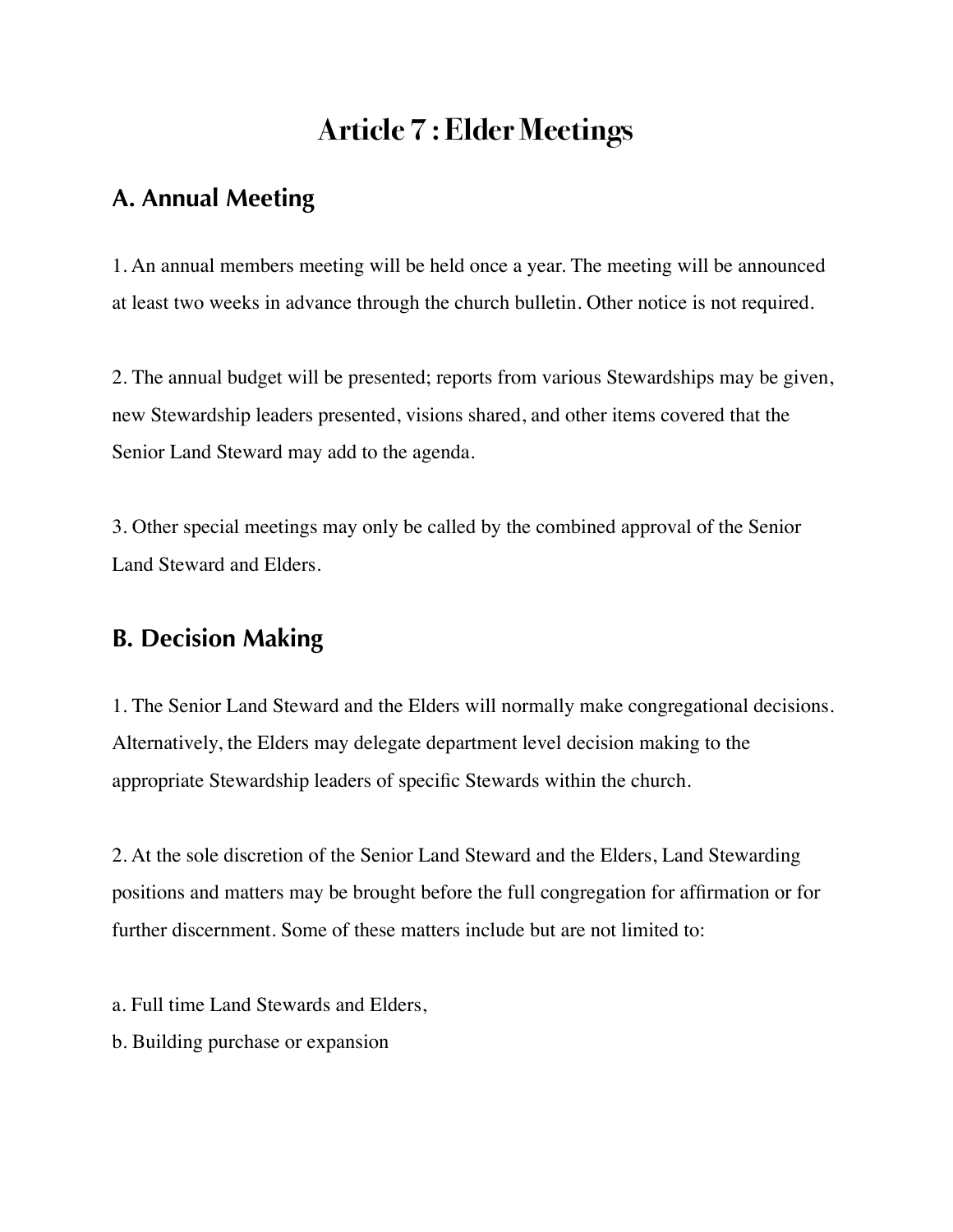3. Members do not vote, instead, on matters brought to the congregation for discernment, there will be opportunity to respond personally to a Land Steward, to a designated person, or by some type of response card. After a set period of time, the Senior Land Steward and Elders will discuss the discernment received and make the final decision. The decision will be announced to the congregation or published in some form.

4. Final authority in all decision-making rests with the Elders according to the process described in Article 5

## <span id="page-31-0"></span>**C. Conflict of Interest Policy**

#### 1. Duties of Board Members

a. Elders have a fiduciary duty to the Church of Infinite Harmony in financial and legal matters. Fiduciary matters involve responsibilities to care for business interests. This fiduciary responsibility includes all other board responsibilities.

b. Elders will demonstrate loyalty, putting board responsibilities above other outside interests.

c. Elders will demonstrate a duty of confidentiality, keeping private the dealings and information from board meetings and church business.

#### 2. Disclosures

a. Elders will disclose outside interests conflicting with the interests of the company. These potential conflicts of interest include relationships or responsibilities (personal, financial, and others). Any Elder to be found having a conflict of interest on voting matters will be considered an "interested person"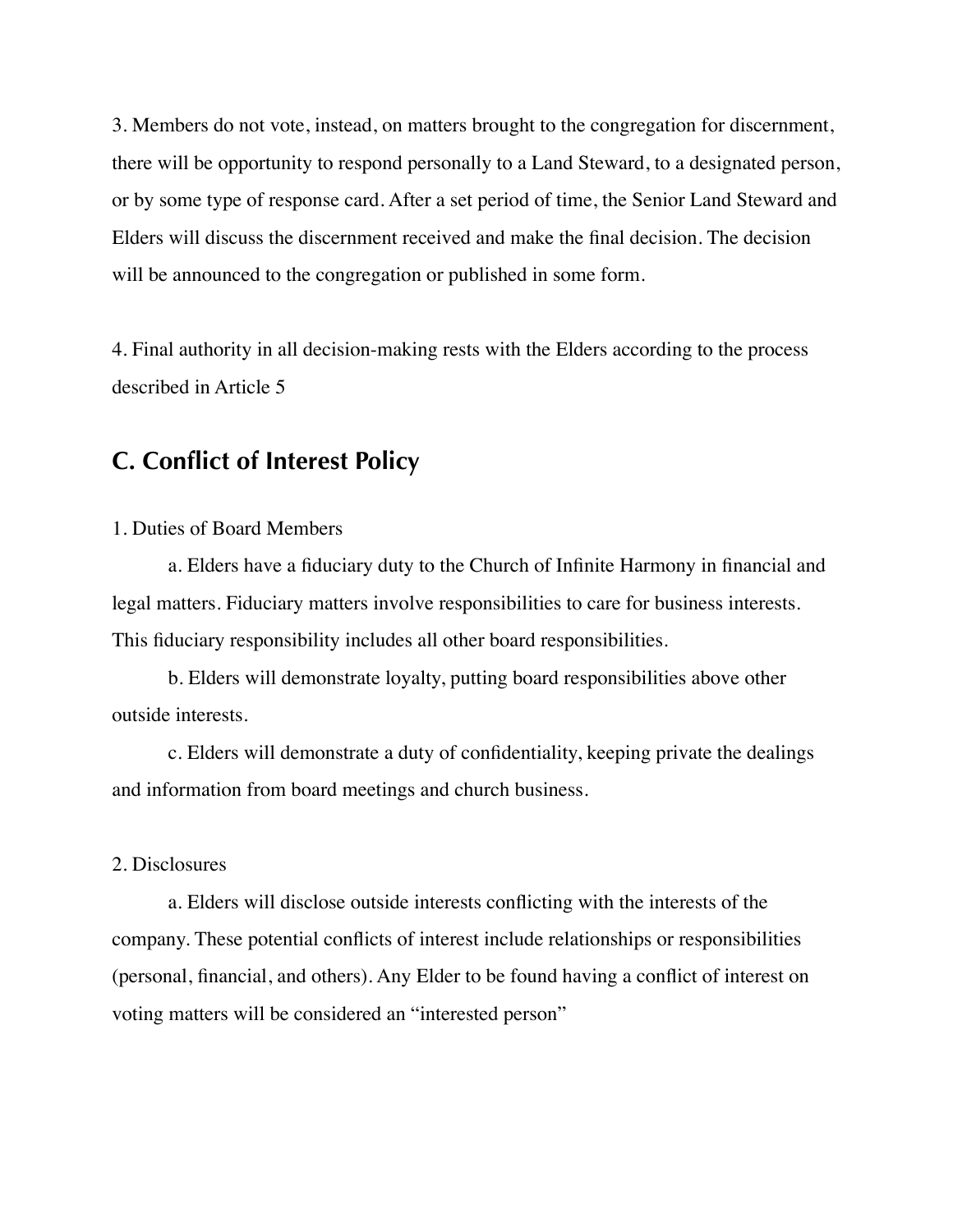b. Interested persons are excused from participating in a discussion, reporting, or voting on an issue. The member may also recuse (excuse) themselves from that issue. Disinterested persons may approve transactions involving interested persons as long as

1. The transaction was approved by the disinterested directors with disclosure of the conflicting interest; or

2. The contract was just and reasonable at the time of approval (i.e., fair)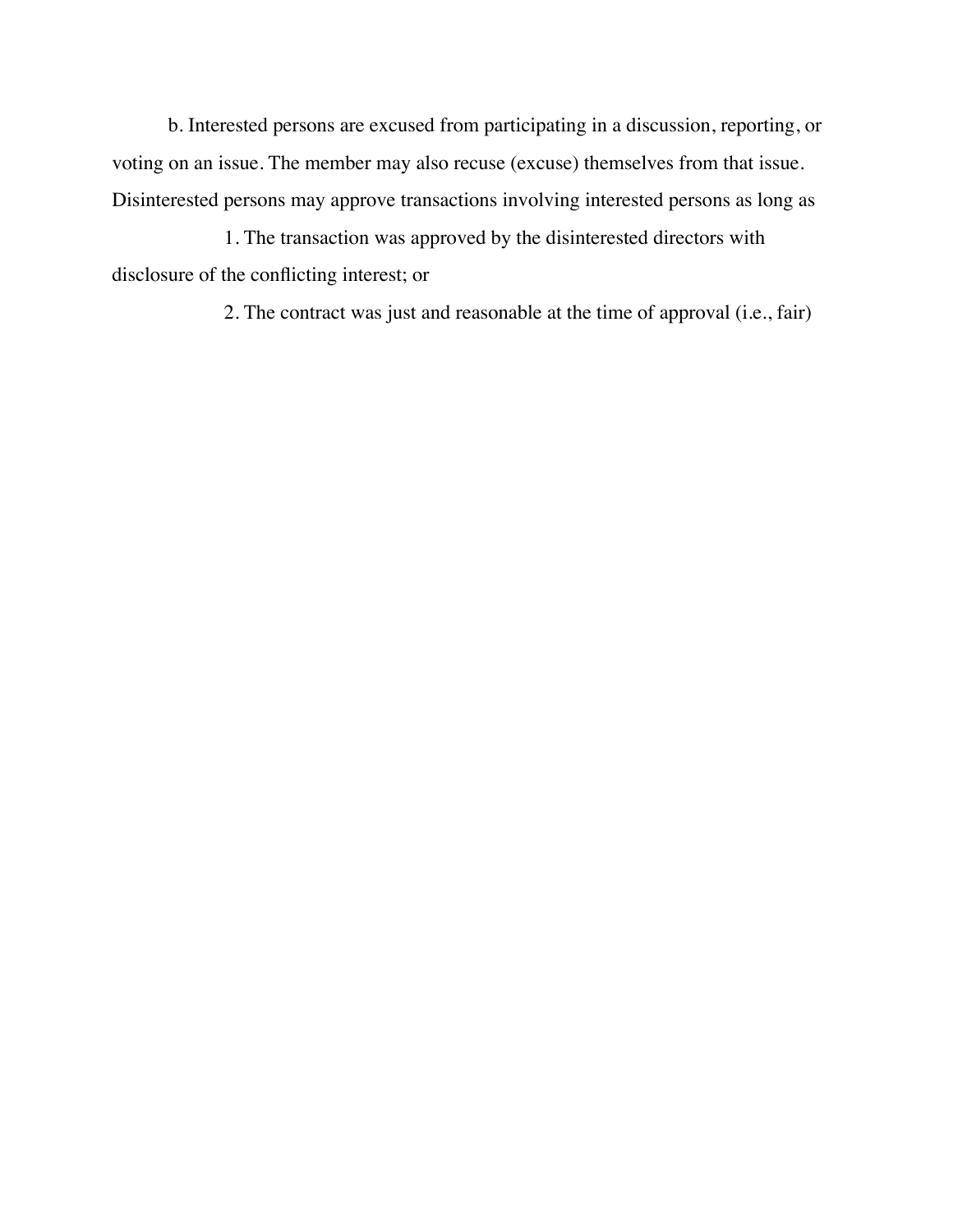## <span id="page-33-0"></span>**Article 8 : Church Oversight**

## <span id="page-33-1"></span>**A. Disciplining Church Members.**

All correction of members is intended to restore the integrity of the member to full fellowship with the Harmonic Principles and the church. Every member who continues act out of integrity will be addressed personally and given the opportunity to heal and be restored. If the member chooses to decline a discussion, two or three members will go together to commune him or her. If the member persists in his or her refusal, the matter may be brought to the attention of the Elders. If the member will not hear the Elders, the Elders may agree upon an appropriate form of discipline including removal from church membership.

## <span id="page-33-2"></span>**B. Disciplining the Senior Land Steward/Chairman.**

#### 1. Criteria for Discipline

Should the Senior Land Steward/Chairman demonstrate immoral conduct, financial practices, or any action that in the opinion of two or more Elders may require either personal correction or termination of his position, such Elders shall contact the Senior Land Steward/Chairman and then, if necessary, the Board of Directors for investigation and evaluation of any appropriate discipline.

#### 2. Process for Investigation

Should the Board of Directors be asked to investigate alleged Land Stewarding misconduct, a consensus of three (3) of the Elders are required to initiate an investigation,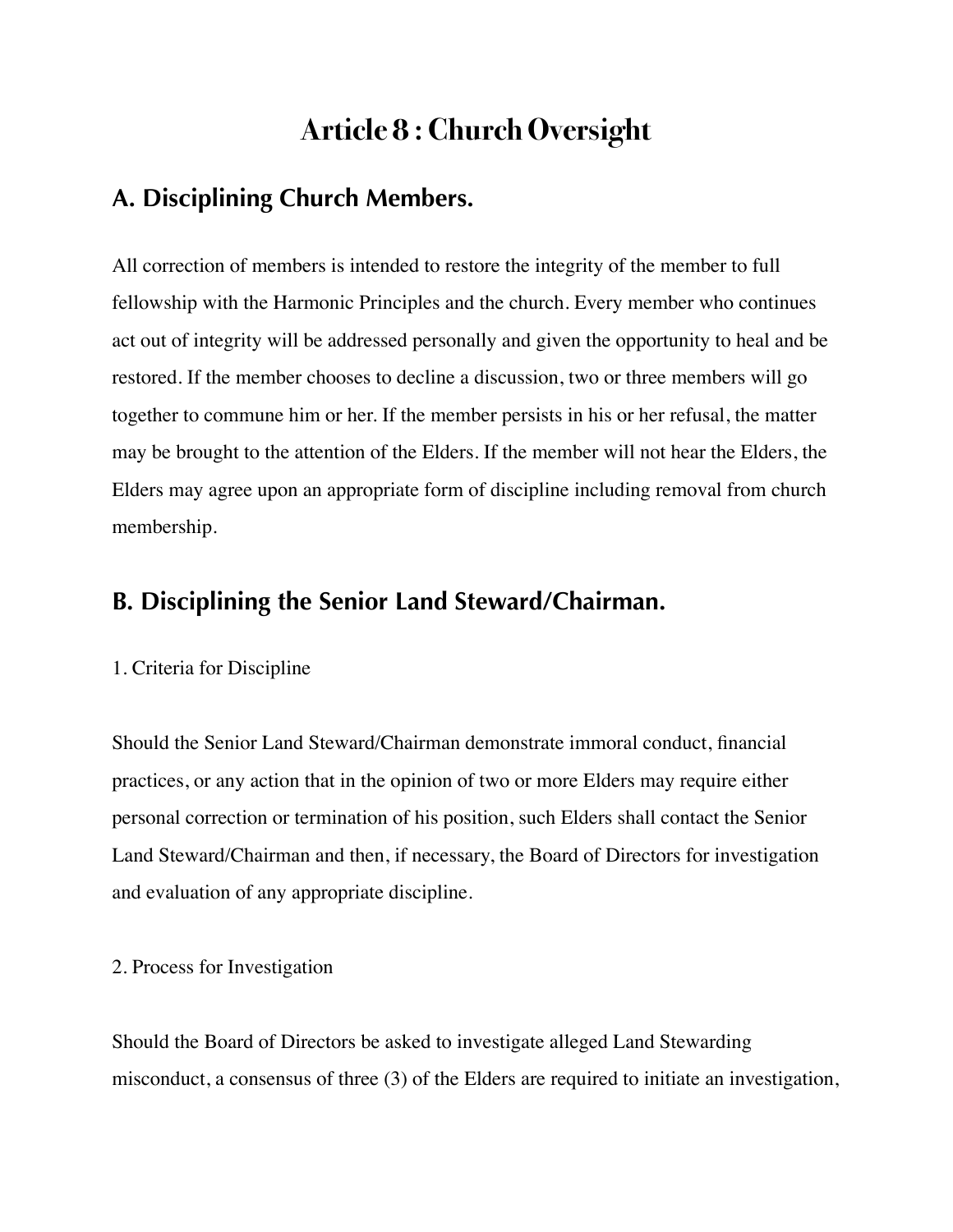and a consensus of all Elders are required take disciplinary action. With such a consensus, the Elders shall assume complete authority over the Senior Land Steward/Chairman; they may decide to remove them from their position or to discipline them in any way they deem necessary.

#### 3. Motivation

It is the intention of The Church of Infinite Harmony to protect the hearts of all involved in matters of Land Stewarding discipline.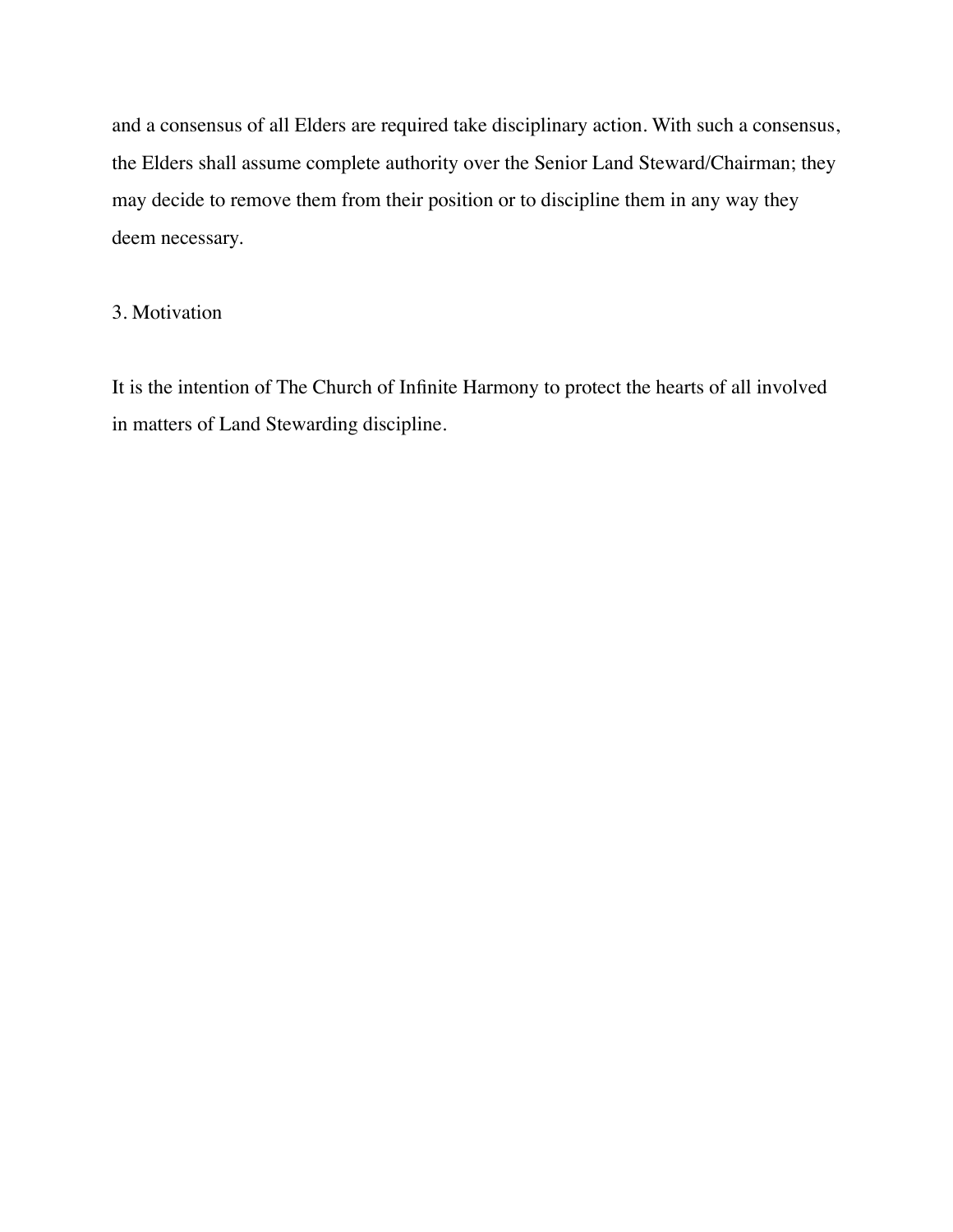## <span id="page-35-0"></span>**Article 9 : Business Practices**

## <span id="page-35-1"></span>**A. Fiscal Year**

The fiscal year of the corporation shall be the calendar year.

### <span id="page-35-2"></span>**B. Contracts**

The Trustees may authorize any officer or officers, agent or agents of the corporation, in addition to the officers so authorized by these Bylaws, to enter into any contract or execute and deliver any instrument in the name of and on behalf of the corporation. Such authority may be general or may be confined to specific instances.

### <span id="page-35-3"></span>**C. Checks, Drafts, or Orders.**

All checks, drafts, orders for the payment of money, notes, or other evidences of indebtedness issued in the name of the corporation shall be signed by such officer or officers, agent or agents of the corporation, and in such manner, as shall from time to time be determined by resolution of the Trustees. In the absence of such determination by the Trustees, such instruments may be signed by either the Secretary/Treasurer or the Senior Land Steward/Chairman of the corporation in accordance with their duties outlined in these Bylaws.

### <span id="page-35-4"></span>**D. Deposits**

All funds of the corporation shall be deposited to the credit of the corporation in such banks, trust companies, or other depositories as the Trustees may select in accordance with these Bylaws.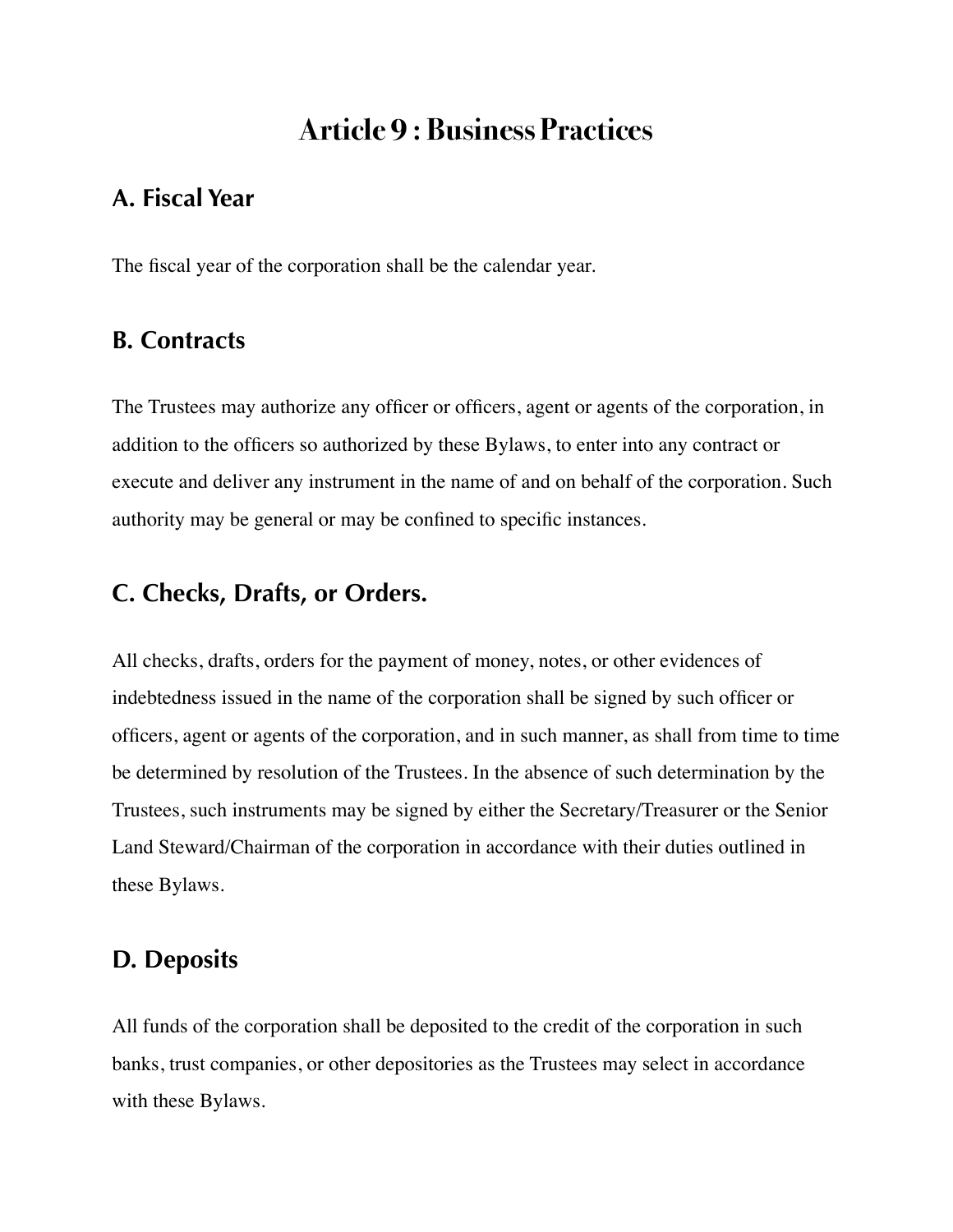## <span id="page-36-0"></span>**E. Gifts**

Any Trustee may accept on behalf of the corporation any contribution, gift, bequest or device for any purpose of the corporation.

## <span id="page-36-1"></span>**F. Books and Records**

The corporation shall keep correct and complete books and records and shall also keep minutes of the proceedings of its members, Trustees, committees having and exercising any of the authority of the Trustees, and any other committee, and shall keep at the principal office a record giving the names and addresses of all Trustees members entitled to vote. Books and records of the corporation may be inspected by any church member for any proper purpose at any reasonable time as approved by a majority of the Trustees on a case- by-case basis.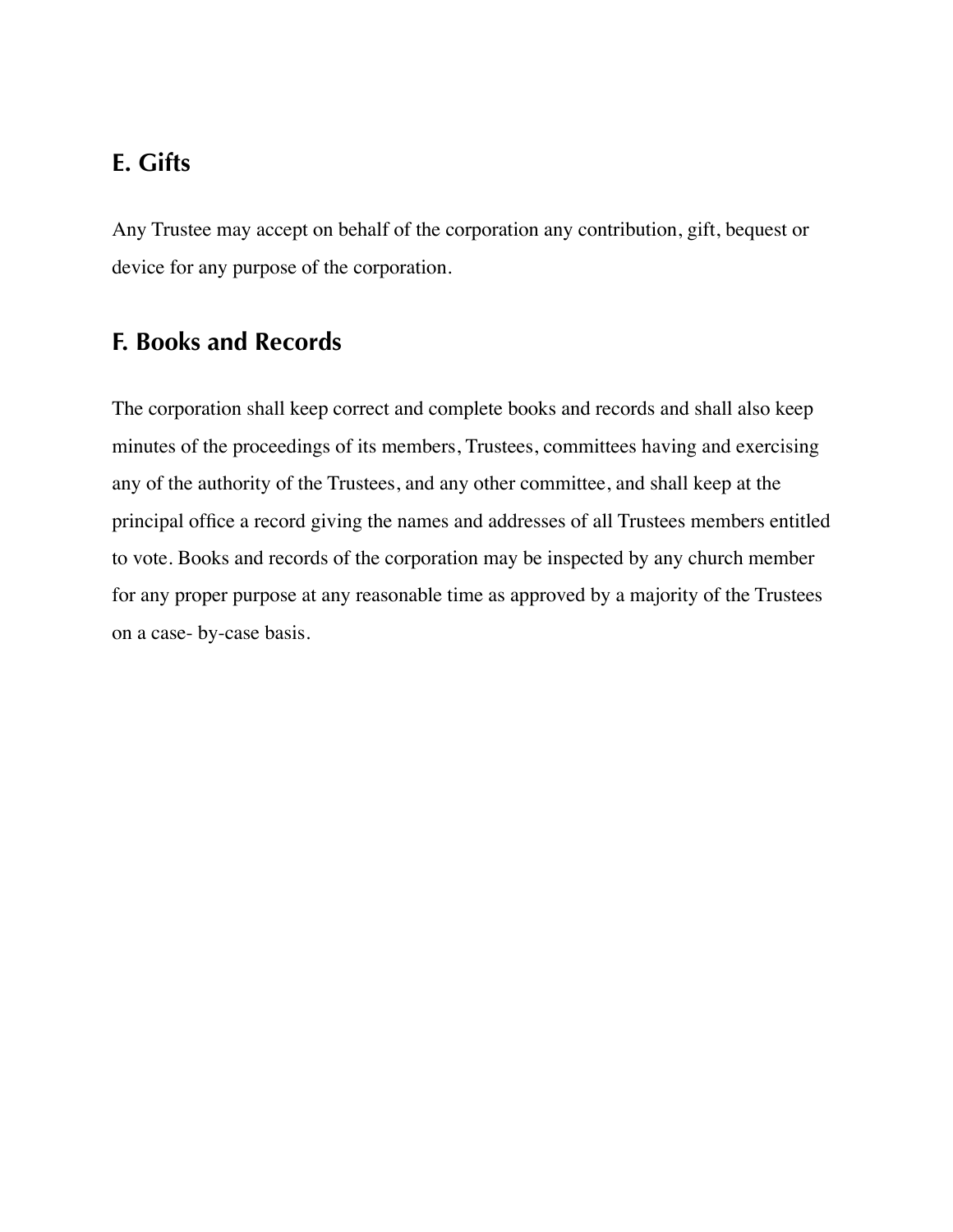## <span id="page-37-0"></span>**Article 10 : Property**

This church shall have the right to purchase or acquire by gifts, bequests, or otherwise, either directly or as a trustee, to own, hold in trust, use, sell, convey, mortgage, lease, or otherwise dispose of any real estate or chattels that may be necessary for the furtherance of its purpose. The CEO and the Secretary of the corporation shall certify in such conveyance, deed, lease, or mortgage, or hypothecation that the same has been duly authorized by the Board of Directors. Such certificate shall be held to be conclusive evidence thereof.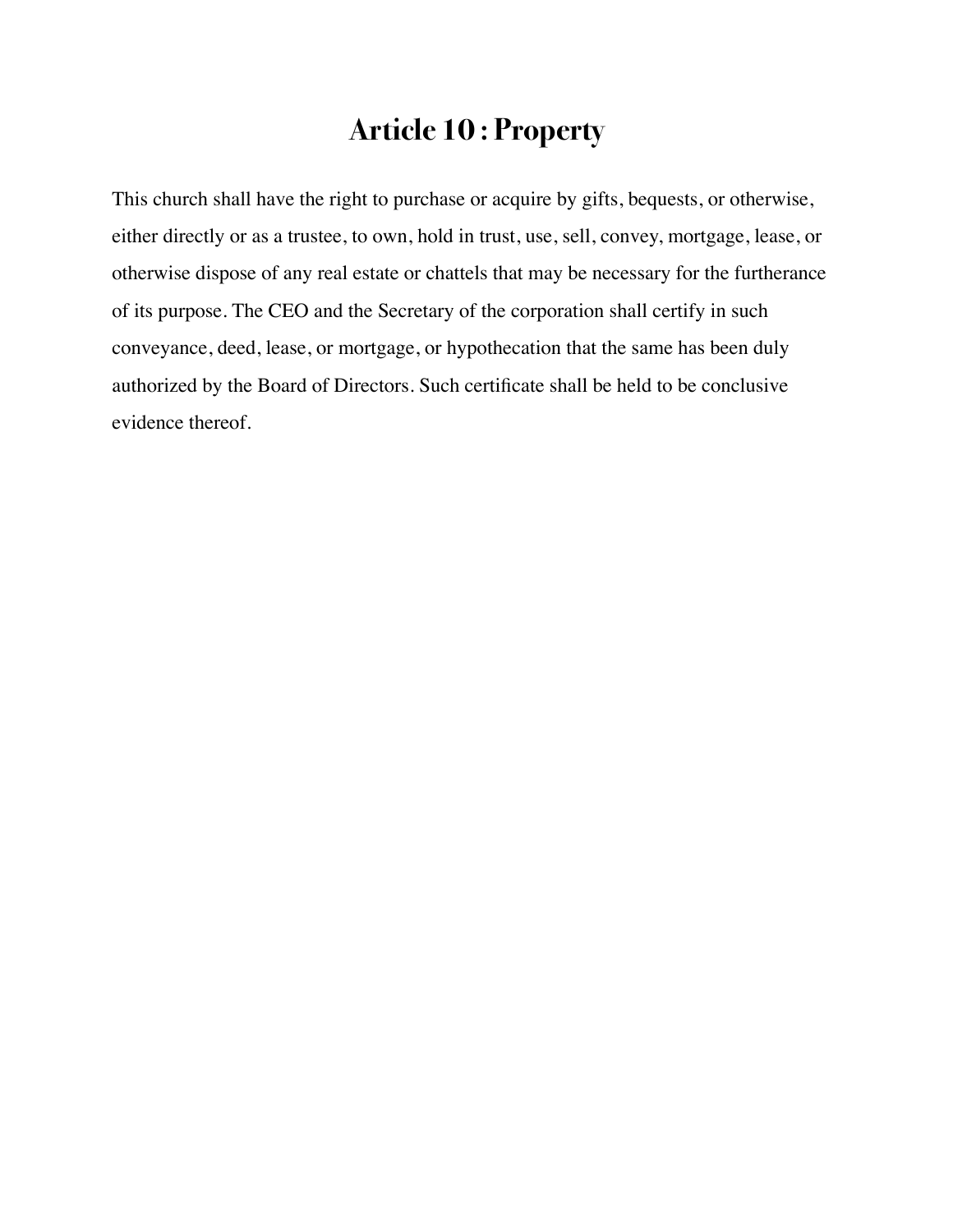# <span id="page-38-1"></span><span id="page-38-0"></span>**Article 11 : Limitation of Liability and Indemnity A. Limitations Of Liability**

No person shall be liable to the corporation on account of any action taken or omitted to be taken by them in good faith as a director, officer, member of a committee, agent or employee of the corporation, if, in respect thereto, they have used or exercised the same degree of care and skill as a prudent person would have used or exercised under the circumstances in the conduct of his own affairs. Without limitation on the foregoing, any such person shall be deemed to have used and exercised such degree of care and skill if they took or omitted to take such action in reliance in good faith upon advice of counsel for the corporation, or reports or information made or furnished to the corporation by any of its officers, accountants, engineers, appraisers or other experts employed by the corporation, and selected, with reasonable care by the Board of Directors, an authorized officer, or committee of the corporation.

## <span id="page-38-2"></span>**B. Indemnity**

The corporation shall indemnify and hold harmless each director, officer, member of a committee, agent or employee of the corporation and each person who at any time acted in such capacity and his heirs, devises, personal representatives and assigns, against all liability, loss, damage, judgments, expenses, and cost, including attorney's fees imposed on or incurred by them in connection with any claim asserted against them, by legal proceeding (civil or criminal) or otherwise by reason of his being or having been such director, officer, member of a committee, agent or employee of the corporation, except in relation to matters as to which they shall have been adjudged guilty of negligence or misconduct in the performance of his duty; provided, that the corporation shall be given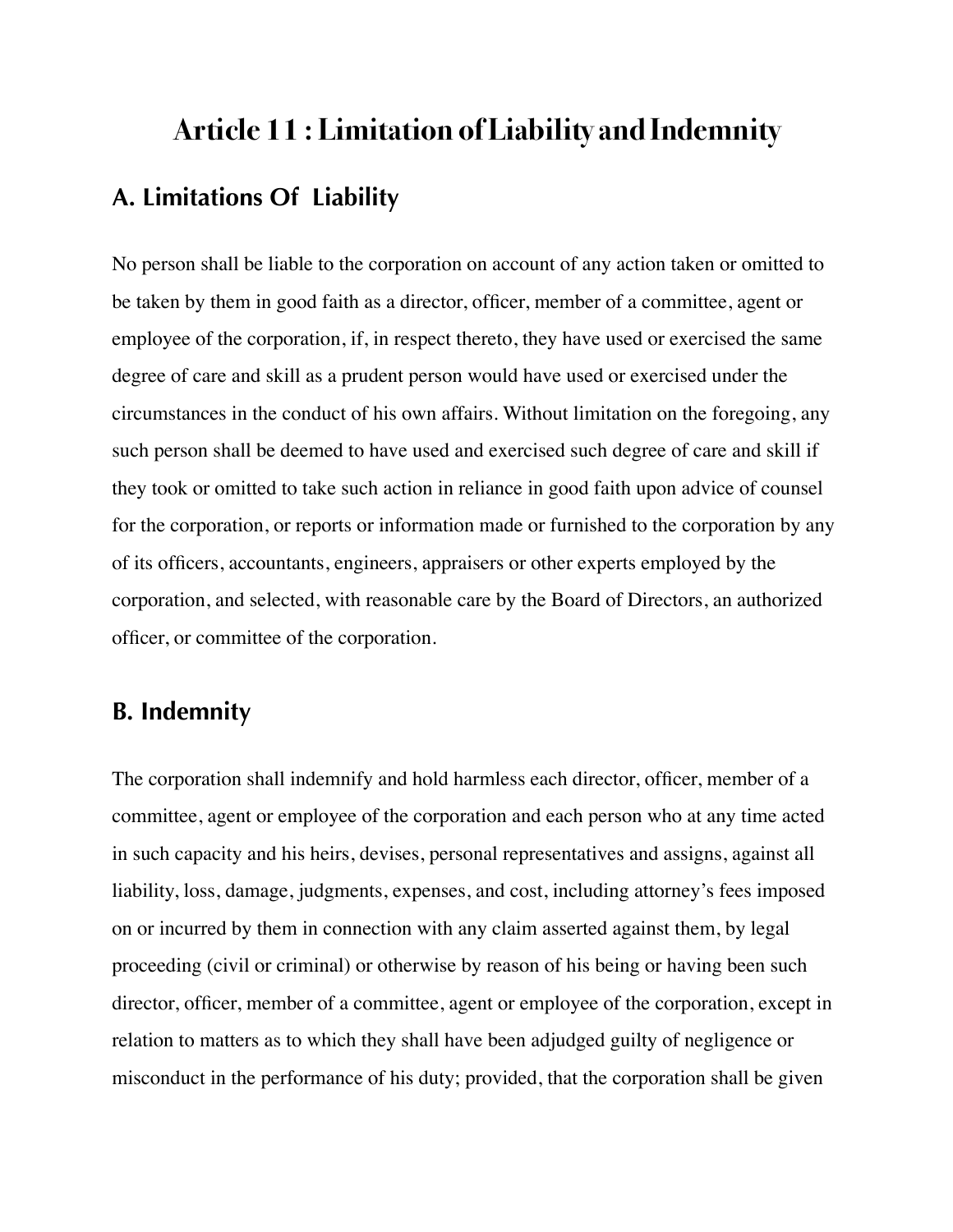reasonable notice of the assertion or institution of such claim or proceeding, and, in the event the same shall be settled, in whole or in part, otherwise than by a judgment, the corporation or its counsel shall consent to such settlement and it shall be determined by its counsel or found by a majority of the Board of Directors then in office and not involved in such controversy, that such settlement was to the best interest of the corporation, and the person to be indemnified was not guilty of negligence or misconduct in respect to the matter in which indemnity is sought.

If the corporation has not theretofore fully indemnified any such person, the court having jurisdiction of any action instituted by such person on his claim for indemnity, may assess indemnity against the corporation, or its receiver, trustee or successor, for the amount paid or to be paid by such person in satisfaction of any judgment or in settlement of any such claims (exclusive in either case of any amount paid by the corporation) and any expenses and costs (including attorney's fees) incurred by them in connection therewith to the extent that the court shall deem reasonable and equitable, provided that the person indemnified was not guilty of negligence or misconduct in respect of the matter in which indemnity is sought.

## <span id="page-39-0"></span>**C. Right Cumulative**

The provisions of the Article shall not be deemed exclusive or in limitation of, but shall be deemed cumulative of and in addition to any other limitation of liability or right of indemnity to which such director, officer, member of a committee, agent, or employee of the corporation may be otherwise entitled.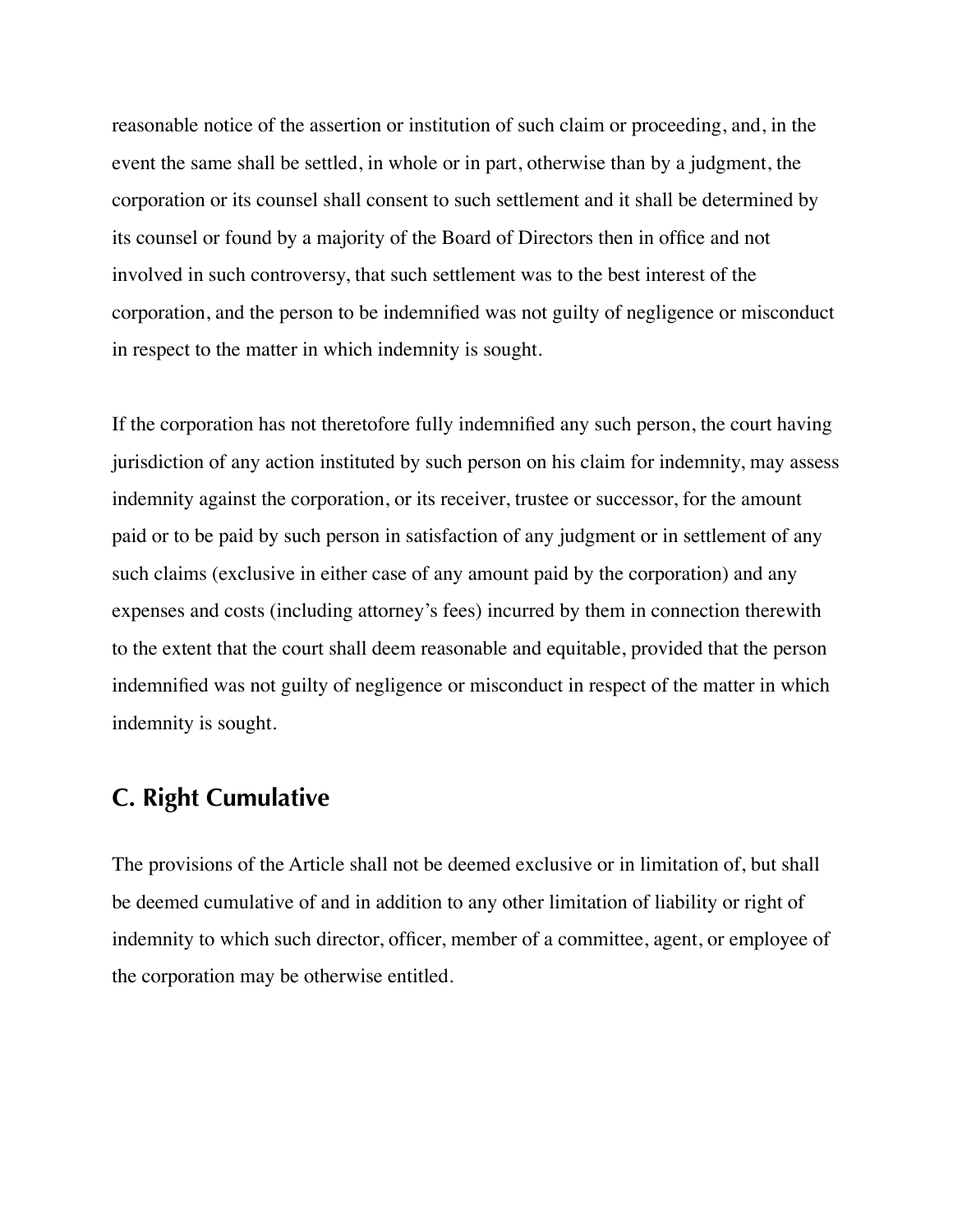## <span id="page-40-0"></span>**D. Insurance**

The church may, as the Board of Directors, direct, purchase and maintain such insurance on behalf of any person who is or at any time has been an officer of the Church, member of the Board of Directors, or Leadership Community, or staff, or other agent of or in a similar capacity with the church, or who is or at any time has been, at the direction or request of the church, a Board of Directors member, officer, administrator, manager, employee, member, advisor, or other agent of or fiduciary for any other corporation, partnership, trust, venture or other entity or enterprise including any employee benefit plan against any liability asserted against or incurred by such person.